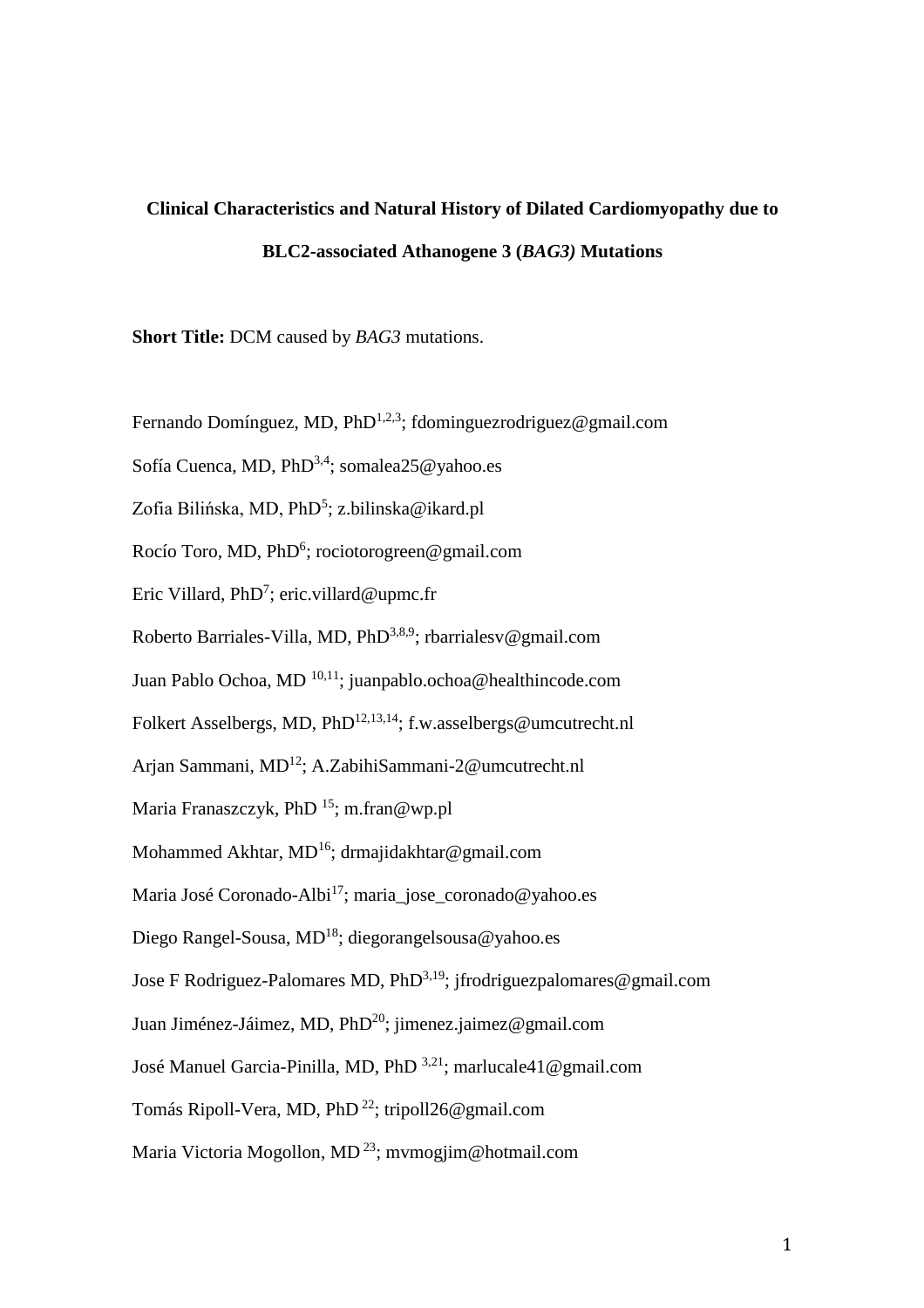Ana Fontalba,  $MD<sup>24</sup>$ ; afontalba@humv.es

Dolores Garcia-Medina,  $MD^{25}$ ; lolagarciamedina@gmail.com Julian Palomino-Doza, MD, PhD<sup>3,26</sup>; julianpalomino@gmail.com David de Gonzalo-Calvo, PhD<sup>3,27,28</sup>; david.degonzalo@gmail.com Marcos Cicerchia, MD<sup>10</sup>; marcos.cicerchia@healthincode.com Joel Salazar-Mendiguchia, MD<sup>10</sup>; joel.salazar@healthincode.com Clara Salas,  $MD^{3,29}$ ; klarasalas@yahoo.es Sabine Pankuweit, PhD<sup>30</sup>; [pankuwei@staff.uni-marburg.de](mailto:pankuwei@staff.uni-marburg.de) Thomas Morris Hey, MD<sup>31</sup>; Thomas.Morris.Hey@rsyd.dk Jens Mogensen, MD, PhD<sup>31</sup>; Jens.Mogensen@rsyd.dk Paul J Barton, PhD<sup>32,33</sup>; p.barton@imperial.ac.uk Philippe Charron, MD,  $PhD^7$ ; philippe.charron@aphp.fr Perry Elliott, MD, PhD<sup>16</sup>; perry.elliott@ucl.ac.uk Pablo Garcia-Pavia, MD, PhD<sup>1,2,3,34</sup>; pablogpavia@yahoo.es

# **For the European genetic cardiomyopathies initiative investigators.\***

\* Authors listed in the appendix.

#### **Affiliations:**

<sup>1</sup> Myocardial Biology Program, Centro Nacional de Investigaciones Cardiovasculares (CNIC), Madrid, Spain.

<sup>2</sup> Heart Failure and Inherited Cardiac Diseases Unit. Department of Cardiology. Hospital Universitario Puerta de Hierro, Madrid, Spain.

<sup>3</sup> Centro de Investigación Biomédica en Red en Enfermedades Cardiovasculares (CIBERCV), Madrid, Spain

<sup>4</sup> Heart Failure and Inherited Cardiac Diseases Unit. Department of Cardiology. Hospital General Universitario Gregorio Marañón, Madrid, Spain.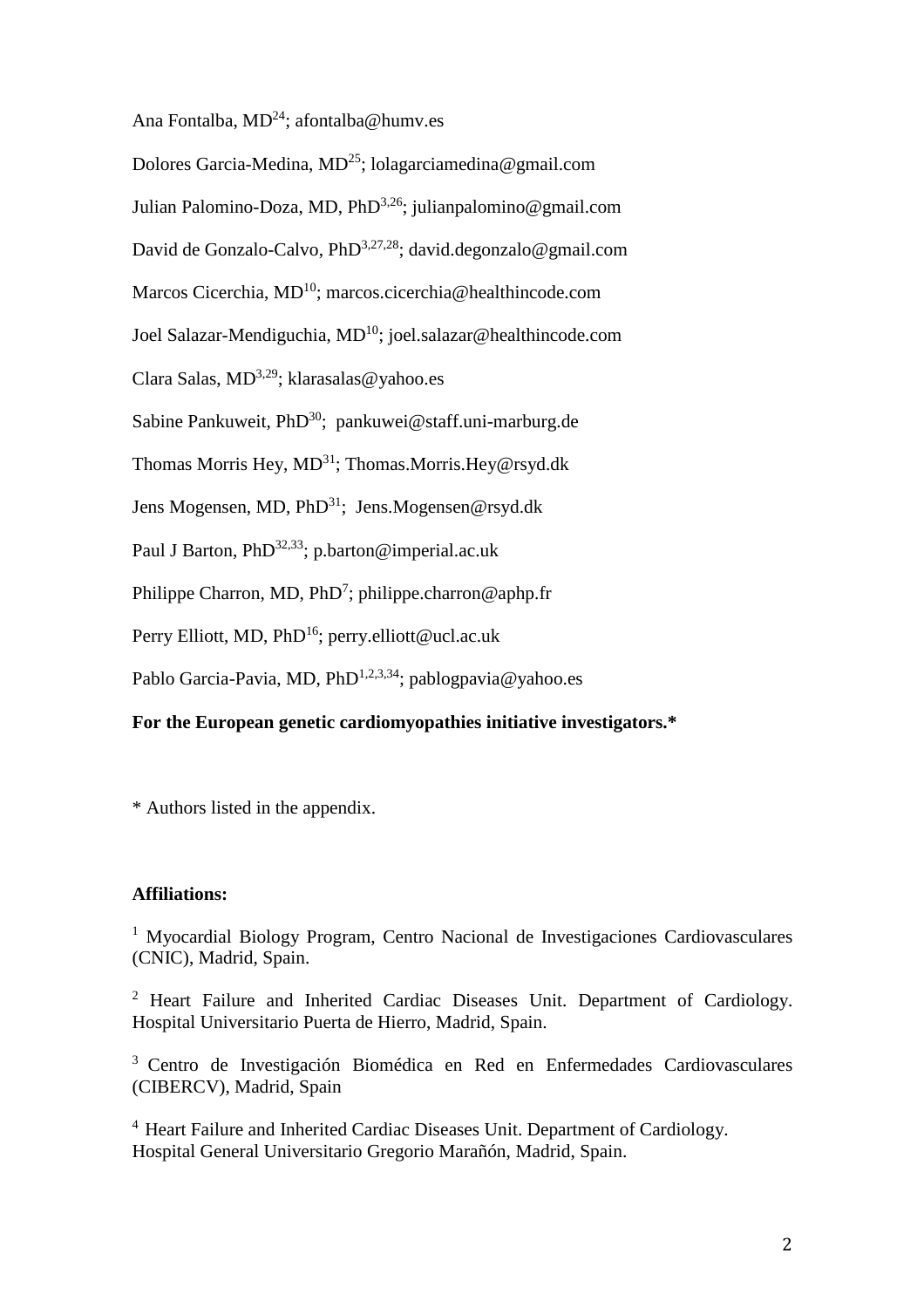<sup>5</sup> Unit for Screening Studies in Inherited Cardiovascular Diseases Cardinal Stefan Wyszyński Institute of Cardiology, Warsaw, Poland.

<sup>6</sup> Medicine Department, School of Medicine, Cadiz, Spain. Institute of Research and Innovation in Biomedical Sciences of Cádiz (INiBICA), Cádiz.

<sup>7</sup> APHP, Referral center for inherited cardiac diseases, ICAN, INSERM UMRS1166, Hôpital Pitié-Salpêtrière, Paris, France

<sup>8</sup>Instituto de Investigación Biomédica de A Coruña (INIBIC), Spain

<sup>9</sup> Inherited Cardiovascular Diseases Unit, Cardiology Service, Complexo Hospitalario Universitario de A Coruña, Servizo Galego de Saúde (SERGAS), Universidade da Coruña, A Coruña, Spain

<sup>10</sup> Cardiology Department, Health in Code, A Coruña, Spain

<sup>11</sup> Grupo de Investigación Cardiovascular (GRINCAR), Universidad A Coruña, Spain

<sup>12</sup> Department of Cardiology, Division Heart & Lungs, University Medical Center Utrecht, University of Utrecht, the Netherlands

Institute of Cardiovascular Science, Faculty of Population Health Sciences, University College London, London, United Kingdom

<sup>14</sup> Farr Institute of Health Informatics Research and Institute of Health Informatics, University College London, London, United Kingdom

<sup>15</sup> Molecular Biology Laboratory, Department of Medical Biology, Cardinal Stefan Wyszyński Institute of Cardiology, Warsaw, Poland.

<sup>16</sup> Saint Bartholomews' Hospital, London, United Kingdom.

<sup>17</sup> Confocal Microscopy Unit. Hospital Universitario Puerta de Hierro, Madrid, Spain.

<sup>18</sup> Heart Failure and Heart Transplantation Unit. Department of Cardiology. Virgen del Rocio University Hospital, Seville

<sup>19</sup> Hospital Universitari Vall d'Hebron, Department of Cardiology. Vall d'Hebron Institut de Recerca (VHIR). Universitat Autònoma de Barcelona. Barcelona. Spain.

<sup>20</sup> Cardiology Department. Hospital Universitario Virgen de las Nieves. Granada, Spain

 $^{21}$  Heart Failure and Familial Cardiomyopathies Unit. Cardiology Department. Hospital Universitario Virgen de la Victoria. IBIMA. Malaga.

<sup>22</sup> Cardiology department. Hospital Universitario Son Llatzer, Mallorca, Spain.

<sup>23</sup> Cardiology department. Hospital San Pedro de Alcántara, Cáceres, Spain.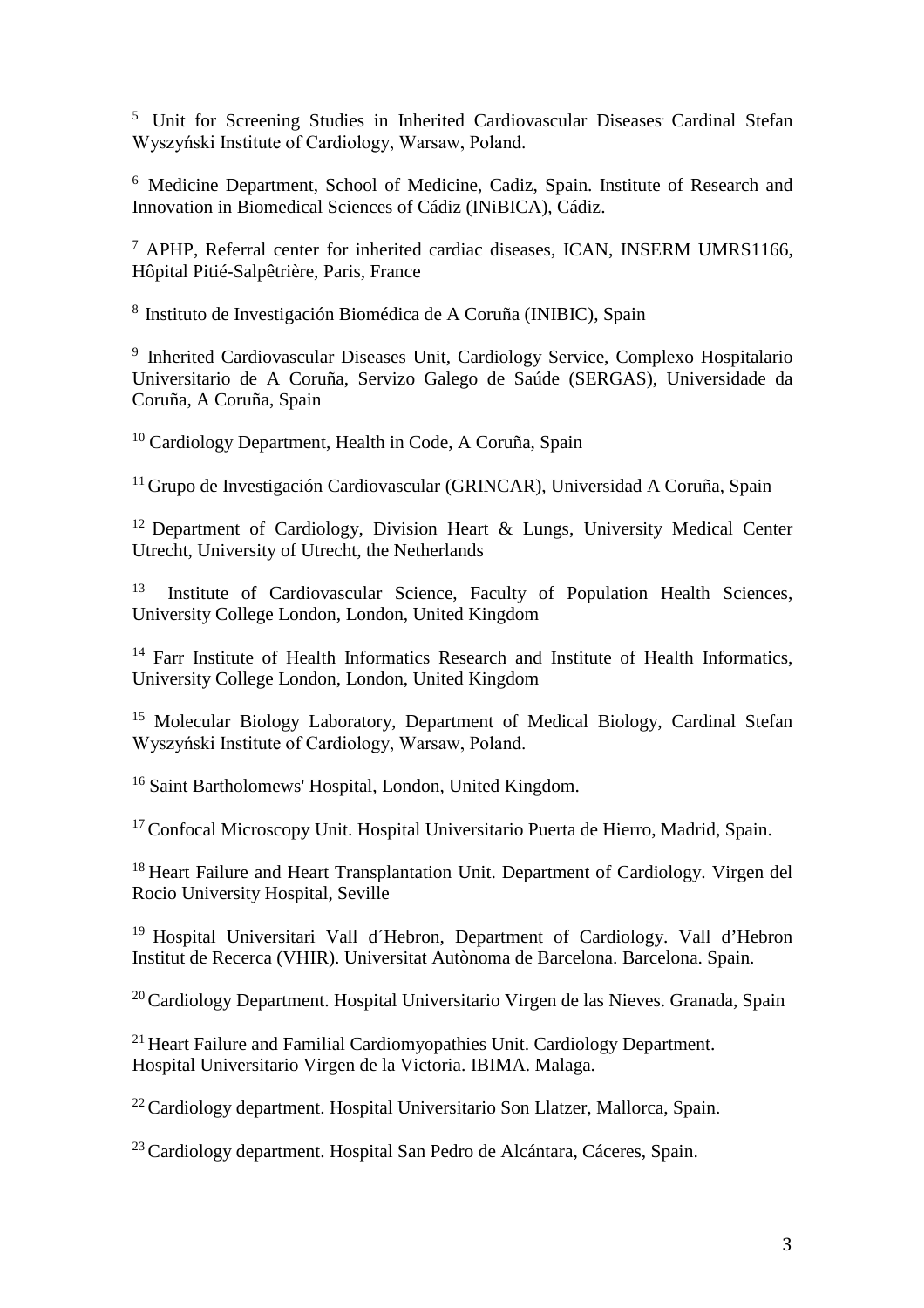<sup>24</sup> Hospital Universitario Marqués de Valdecilla, Santander, Spain

<sup>25</sup> Cardiology department. Hospital Universitario Virgen de Valme. Seville, Spain

<sup>26</sup> Hereditary Cardiopathies Unit. Hospital Universitario 12 de Octubre. Madrid, Spain

<sup>27</sup> Institute of Biomedical Research of Barcelona (IIBB) - Spanish National Research Council (CSIC), Barcelona, Spain

<sup>28</sup> Biomedical Research Institute Sant Pau (IIB Sant Pau), Barcelona, Spain

<sup>29</sup> Deapratment of Pathology, Hospital Universitario Puerta de Hierro, Madrid, Spain.

<sup>30</sup> Philipps-University Marburg, University Hospital Giessen and Marburg, Department of Cardiology, Marburg, Germany

<sup>31</sup> Cardiology department. Odense University Hospital. University of Southern Denmark Odense, Denmark.

<sup>32</sup> National Heart and Lung Institute, Imperial College London, London, UK

<sup>33</sup> Cardiovascular Research Centre, Royal Brompton and Harefield NHS Foundation Trust London, UK.

<sup>34</sup>University Francisco de Vitoria (UFV), Pozuelo de Alarcón, Madrid, Spain.

**Word Count:** 4533 (includes text, references and figure legends, excludes abstract and tables).

**Conflicts of interest:** None.

**Funding:** This work was supported by grants from the following institutions: Instituto de Salud Carlos III (ISCIII) [PI14/0967, PI15/01551, AC16/0014], CIBERCV (CB16/11/00403), Progreso and Salud Foundation (Junta de Andalucia) [PI-0011/201], Ministry of Economy, Industry and Competitiveness [IJCI-2016-29393], Mutual Medical [Research Award 2017], ERA-CVD Joint Transnational Call 2016 (Genprovic), British Heart Foundation [SP/10/10/28431], Wellcome Trust [107469/Z/15/], NIHR Royal Brompton Cardiovascular Biomedical Research Unit, NIHR Imperial Biomedical Research Center, Health Innovation Challenge Fund award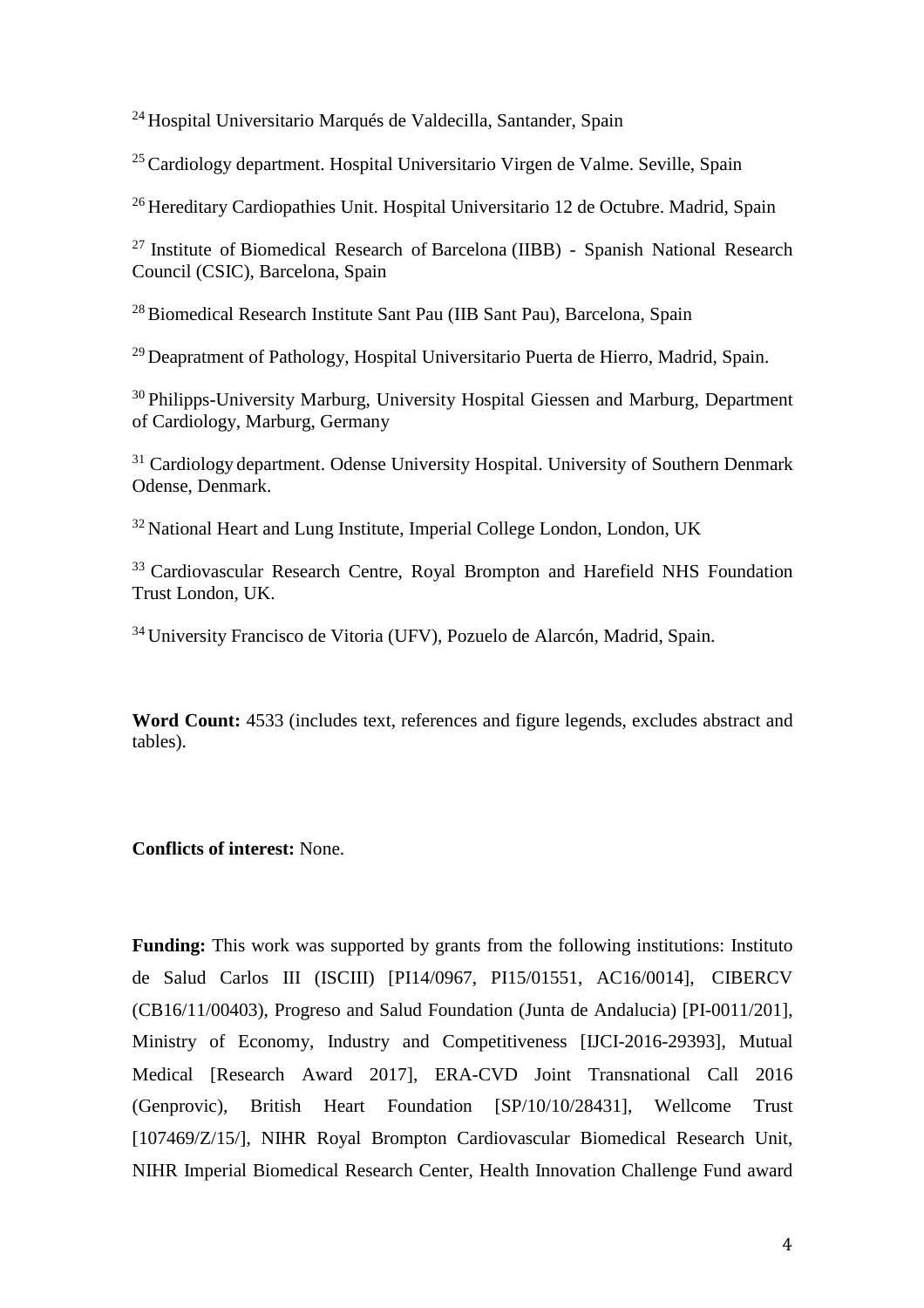from the Wellcome Trust and Department of Health, UK [HICF-R6-373], Danish Heart Foundation [16-R107-A6617], University of Southern Denmark, the Region of Southern Denmark, Odense University Hospital, German Competence Network Heart Failure, [TP9, FKZ 01GI0205], DETECTIN-HF project (ERA-CVD framework), and PROMEX Charitable Foundation. UCL Hospitals NIHR Biomedical Research Center and Netherlands Cardiovascular Research Initiative, an initiative with support of the Dutch Heart Foundation, CVON2015-12 eDETECT and CVON2014-40 DOSIS. The CNIC is supported by the Ministry of Economy, Industry and Competitiveness and the Pro-CNIC Foundation, and is a Severo Ochoa Center of Excellence (SEV-2015-0505). Grants from ISCIII and the Spanish Ministry of Economy and Competitiveness are supported by the Plan Estatal de I+D+I 2013-2016 – European Regional Development Fund (FEDER) "A way of making Europe". The Hospital Universitario Puerta de Hierro Majadahonda, Hôpital Pitié-Salpêtrière and Saint Bartholomews' Hospital are members of the European Reference Network for rare, low prevalence and complex diseases of the heart (ERN GUARD-Heart). Funders played no role in the design, collection, analysis, or interpretation of the data or in the decision to submit the manuscript for publication.

## **Correspondence:**

Pablo Garcia-Pavia, MD, PhD Heart Failure and Inherited Cardiac Diseases Unit, Department of Cardiology Hospital Universitario Puerta de Hierro Manuel de Falla, 2; 28222 Madrid, Spain. Telephone: (+34) 911917297 Fax: (+34) 91 191 7718 e-mail: pablogpavia@yahoo.es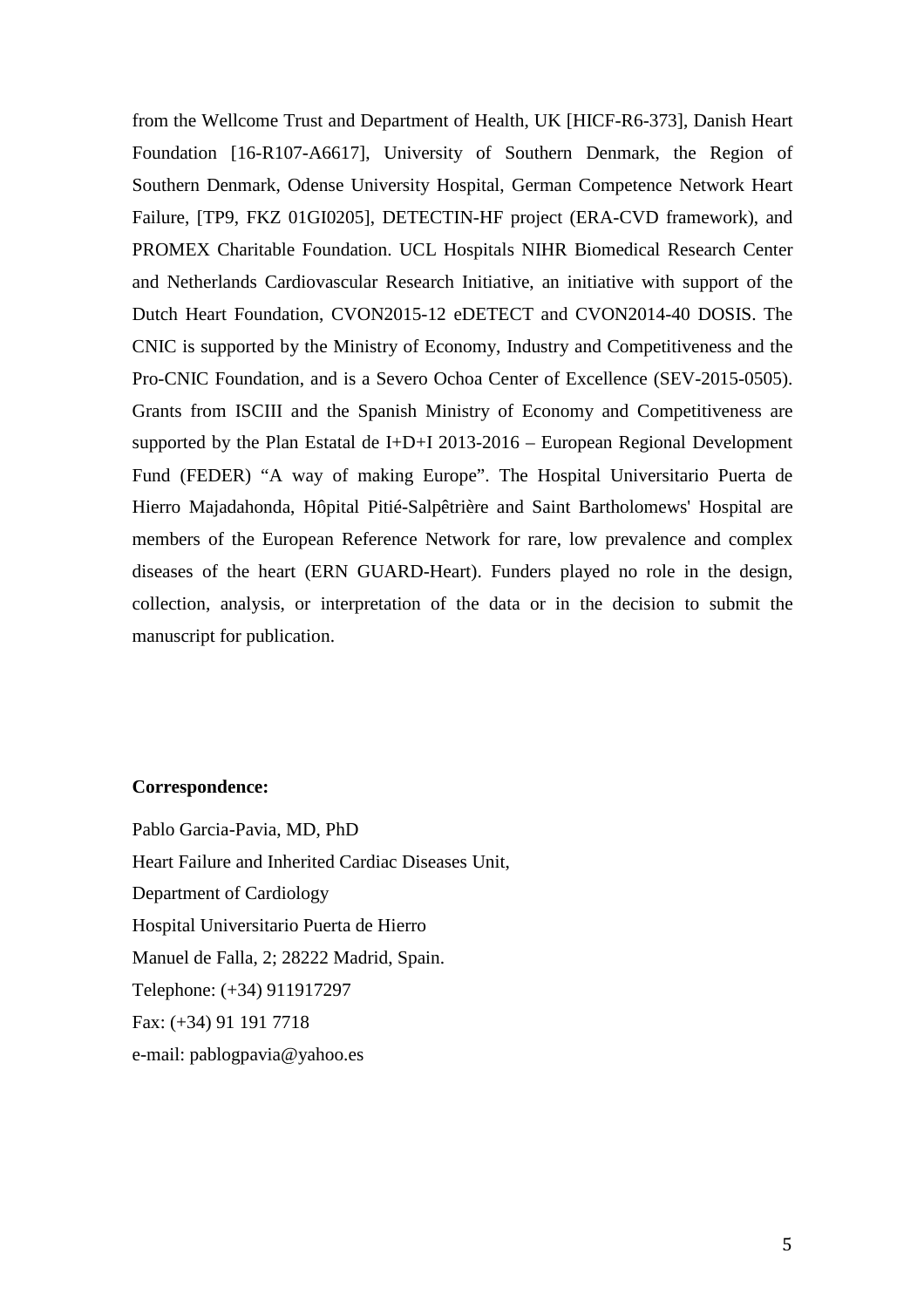#### **Abstract:**

**Background:** The *BAG3* (BLC2-associated athanogene 3 (BAG3) gene codes for an anti-apoptotic protein located on the sarcomere Z-disc. Mutations in *BAG3* are associated with dilated cardiomyopathy (DCM), but only a small number of cases have been reported to date and the natural history of *BAG3* cardiomyopathy is poorly understood

**Objectives:** This study sought to describe the phenotype and prognosis of *BAG3* mutations in a large multicenter DCM cohort.

**Methods:** The study cohort comprised 129 individuals with a *BAG3* mutation (62% males, 35.1±15.0 years) followed at 18 European centers. Localization of BAG3 in cardiac tissue was analyzed in patients with truncating *BAG3* mutations using immunohistochemistry.

**Results:** At first evaluation, 57.4% of patients had DCM. After a median follow-up of 38 months (interquartile range: 7–95), 68.4% of patients had DCM and 26.1% who were initially phenotype-negative developed DCM. Disease penetrance in individuals aged >40 years was 80% at last evaluation, and there was a trend towards an earlier onset of DCM in men  $(34.6\pm13.2 \text{ vs } 40.7\pm12.2; \text{ p=0.053}).$  The incidence of adverse cardiac events (death, left ventricular assist device, heart transplantation, and sustained ventricular arrhythmia) was 5.1% per year among individuals with DCM. Male sex, decreased left ventricular ejection fraction (LVEF) and increased left ventricular enddiastolic diameter (LVEDD) were associated with adverse cardiac events. Myocardial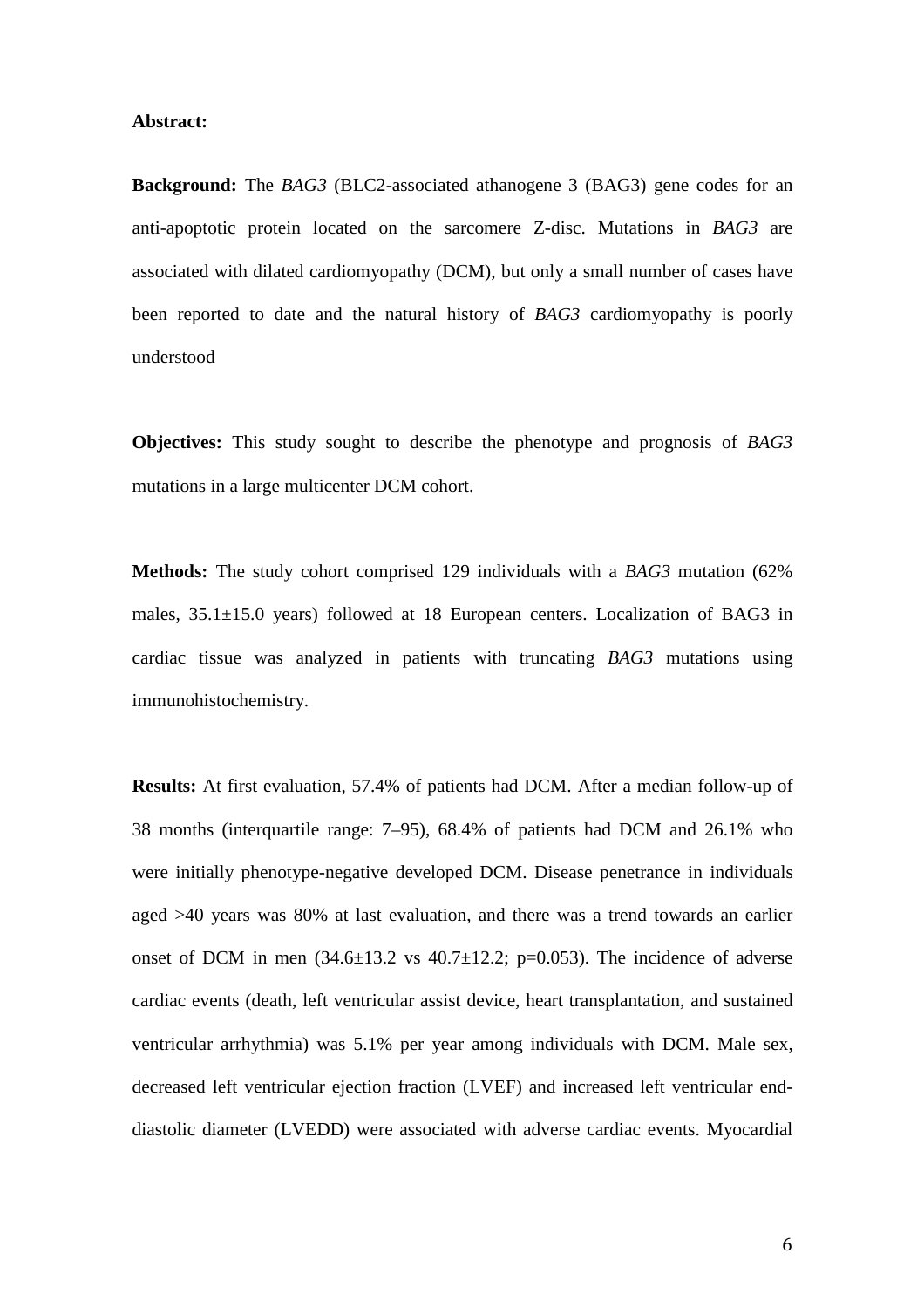tissue from patients with a *BAG3* mutation showed myofibril disarray and a relocation of BAG3 protein in the sarcomeric Z-disc.

**Conclusions:** DCM caused by mutations in *BAG3* is characterized by high penetrance in carriers over 40 years and a high risk of progressive heart failure. Male sex, decreased LVEF and enlarged LVEDD are associated with adverse outcomes in patients with *BAG3* mutations.

**Abstract word count: 275** 

**Keywords:** Genetics, Dilated cardiomyopathy, Prognosis, *BAG3*.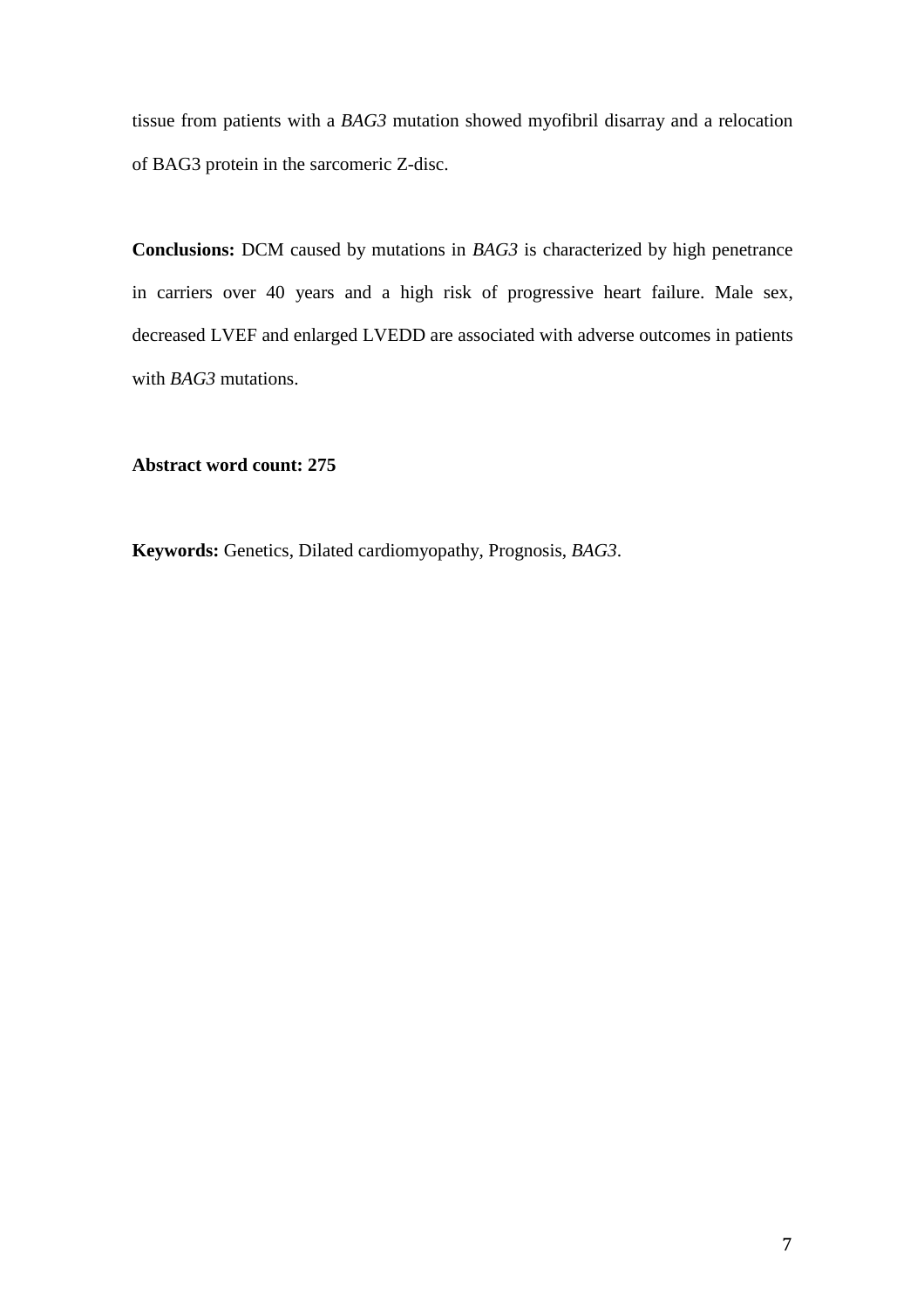# **Condensed abstract:**

*BAG3* mutations are associated with dilated cardiomyopathy (DCM), but only a small number of cases have been reported. This study describes the phenotype and natural history of 129 individuals with a *BAG3* mutation. The prevalence of DCM in *BAG3* mutated individuals older than 40 years of age was 80%, and there was a trend towards an earlier DCM onset in males ( $p=0.053$ ). Incidence of adverse cardiac events was 5.1% per year in patients with DCM, with a predominance of heart failure complications. Male sex, decreased left ventricular ejection fraction and enlarged left ventricular enddiastolic diameter were associated with adverse outcomes.

# **Condensed abstract word count: 99**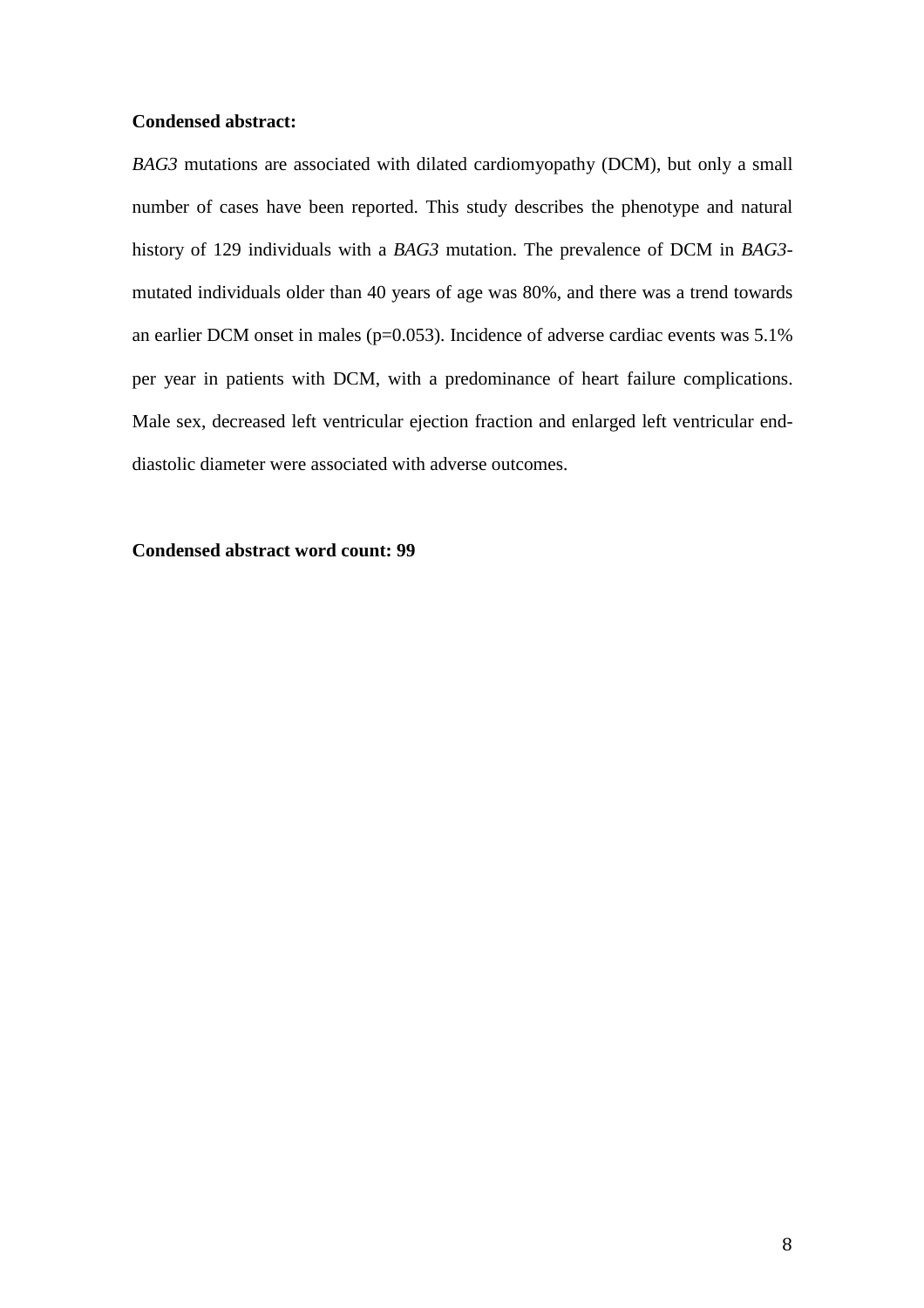# **Abbreviations:**

BAG3: BCL2-associated athanogene 3 CK: Creatine kinase DCM: Dilated cardiomyopathy HF: Heart failure HSP: Heat shock proteins HTx: Heart transplantation ICD: Implantable cardioverter defibrillator INDEL: insertion/deletion IQR: Interquartile range LMNA: Lamin AC LVED: Left ventricular end-diastolic diameter LVEF: Left ventricular ejection fraction LVAD: Left ventricular assist device NSVT: Non-sustained ventricular tachycardia NYHA: New York Heart Association SCD: Sudden cardiac death SVT: Sustained ventricular tachycardia TTN: Titin VF: Ventricular fibrillation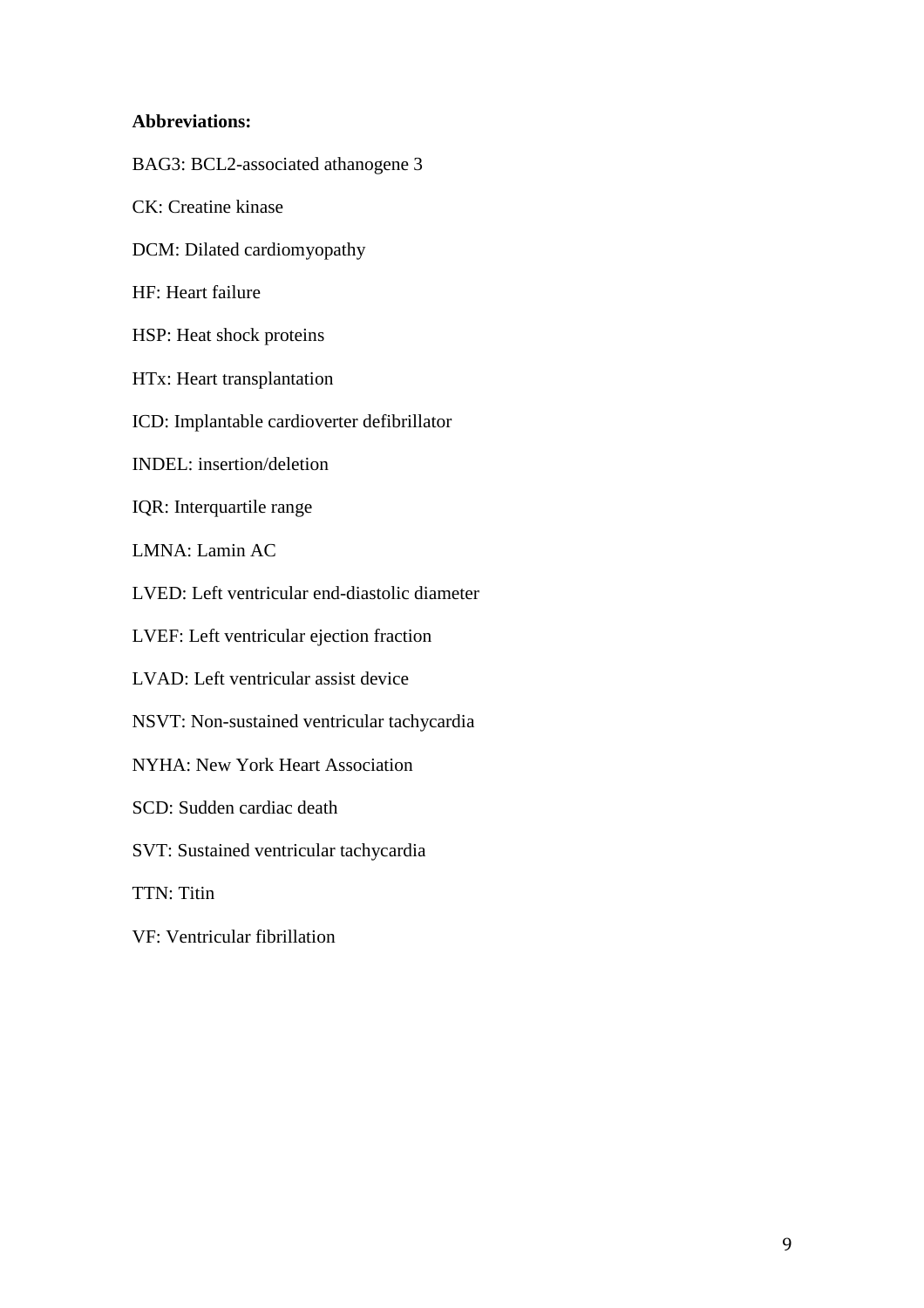#### **Introduction**

Dilated cardiomyopathy (DCM) is defined as dilation and systolic impairment of the left ventricle that is not attributable to abnormal loading conditions or coronary artery disease. It is the most common cause of heart failure in the young and the most frequent indication for heart transplantation (HTx) (1). Recent studies suggest that up to 50% of patients with DCM have a genetic predisposition to the disease caused by mutations in more than 60 genes (2,3), many described very recently (4–6).

One of the recent genes of interest is *BAG3* (7,8), which encodes for BLC2-associated athanogene 3 (7,8) (BAG3), a co-chaperone that interacts with members of the heat shock protein (HSP) family (9). These highly conserved proteins are released by the cell in response to stress, and their role is to stimulate the repair and degradation of protein aggregates that accumulate under stress situations such as induced tension in striated muscle cells (10). Moreover, it has been shown that BAG3 is essential for the normal production and clearance of filamin (10) and modulates myocyte contraction through interaction with the  $\beta$ 1-adrenegic receptor and the L-type calcium channel (11). Heterozygous *BAG3* mutations in human induced pluripotent stem cell-derived cardiomyocytes have been shown to disrupt the myofibril structure and compromise contractile function (12).

Since its initial description as a DCM-causing gene, several cases of DCM caused by mutations in *BAG3* have been described, and the prevalence of *BAG3* DCM has been reported to be between 2.3% and 3.6% in DCM patient cohorts from the United States, Europe and Japan (7,8,13). Nevertheless, thus far all published reports are mostly unicentric, include a limited number of individuals, and provide limited information on cardiac outcomes (14,15). Furthermore, and despite the fact that *BAG3* mutations have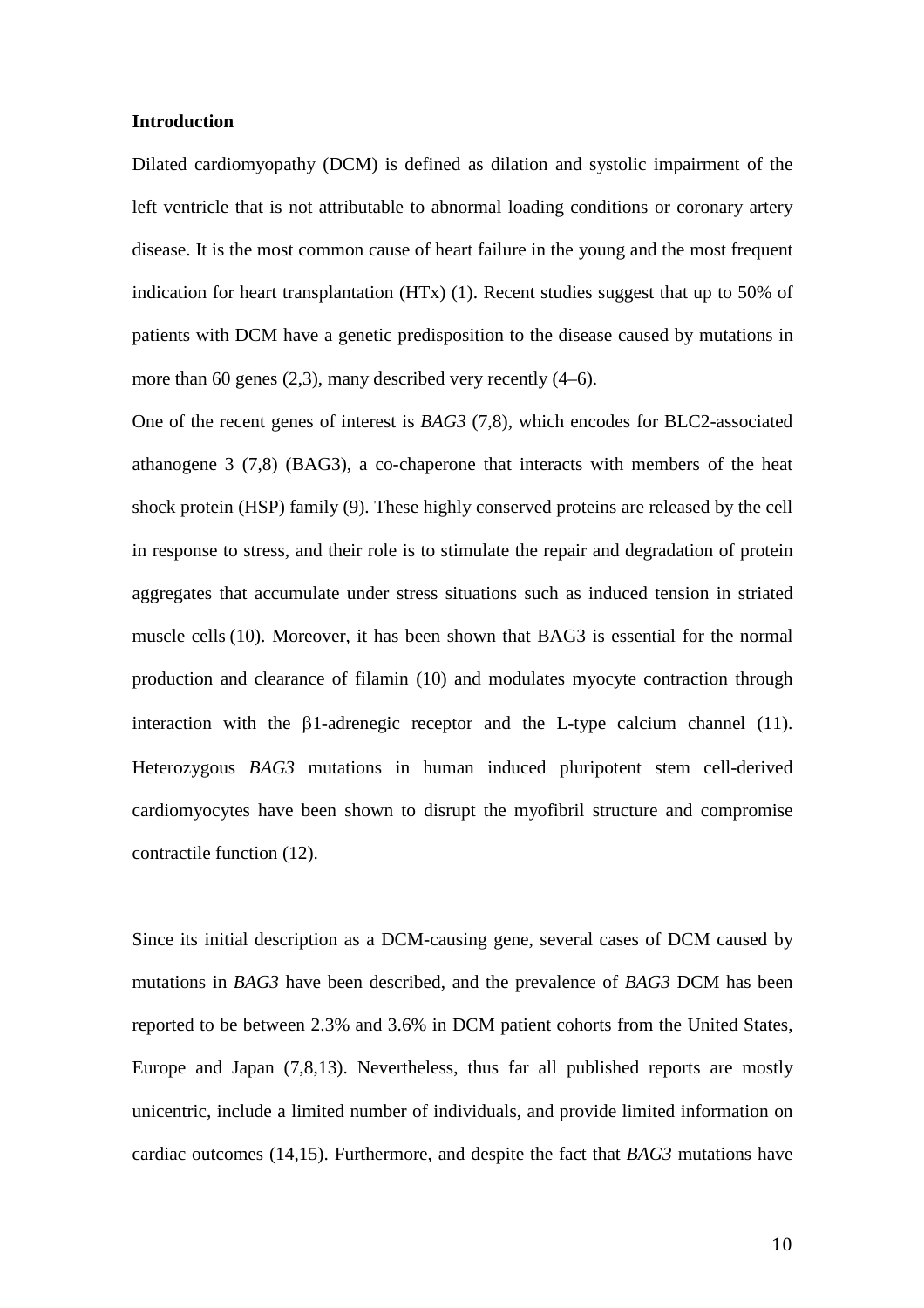been associated predominantly with DCM, a missense mutation in *BAG3* (p.Pro209Leu) has been associated with hypertrophic and restrictive cardiomyopathy, and also myofibrillary myopathy (16).

In this multicenter retrospective study, we sought to determine the mode of presentation and long-term outcomes of DCM patients and asymptomatic relatives with pathogenic *BAG3* mutations. Furthermore, in an effort to gain insight into the consequences of *BAG3* mutations at the cardiomyocyte level, we examined by immunohistochemistry the localization of BAG3 in cardiac tissue obtained from DCM patients with truncating *BAG3* mutations.

## **Methods**

A chart review was performed in consecutive probands and evaluated relatives with pathogenic or likely pathogenic *BAG3* mutations followed at 18 European centers (Online material). Clinical, electrocardiographic (resting 12-lead and ambulatory electrocardiogram [ECG] monitoring) and echocardiographic data from the first and last medical contact at each center were recorded. Left ventricular dysfunction was defined as a left ventricular ejection fraction (LVEF)  $\leq$ 50% (17).

Details of clinical events that had occurred before first clinical contact and during follow-up (including the timing of events) were collected. Events were characterized as follows: left ventricular assist device (LVAD) implantation, heart transplantation (HTx), sustained ventricular tachycardia (SVT), successfully resuscitated ventricular fibrillation (VF), appropriate implantable cardioverter defibrillator (ICD) shock, sudden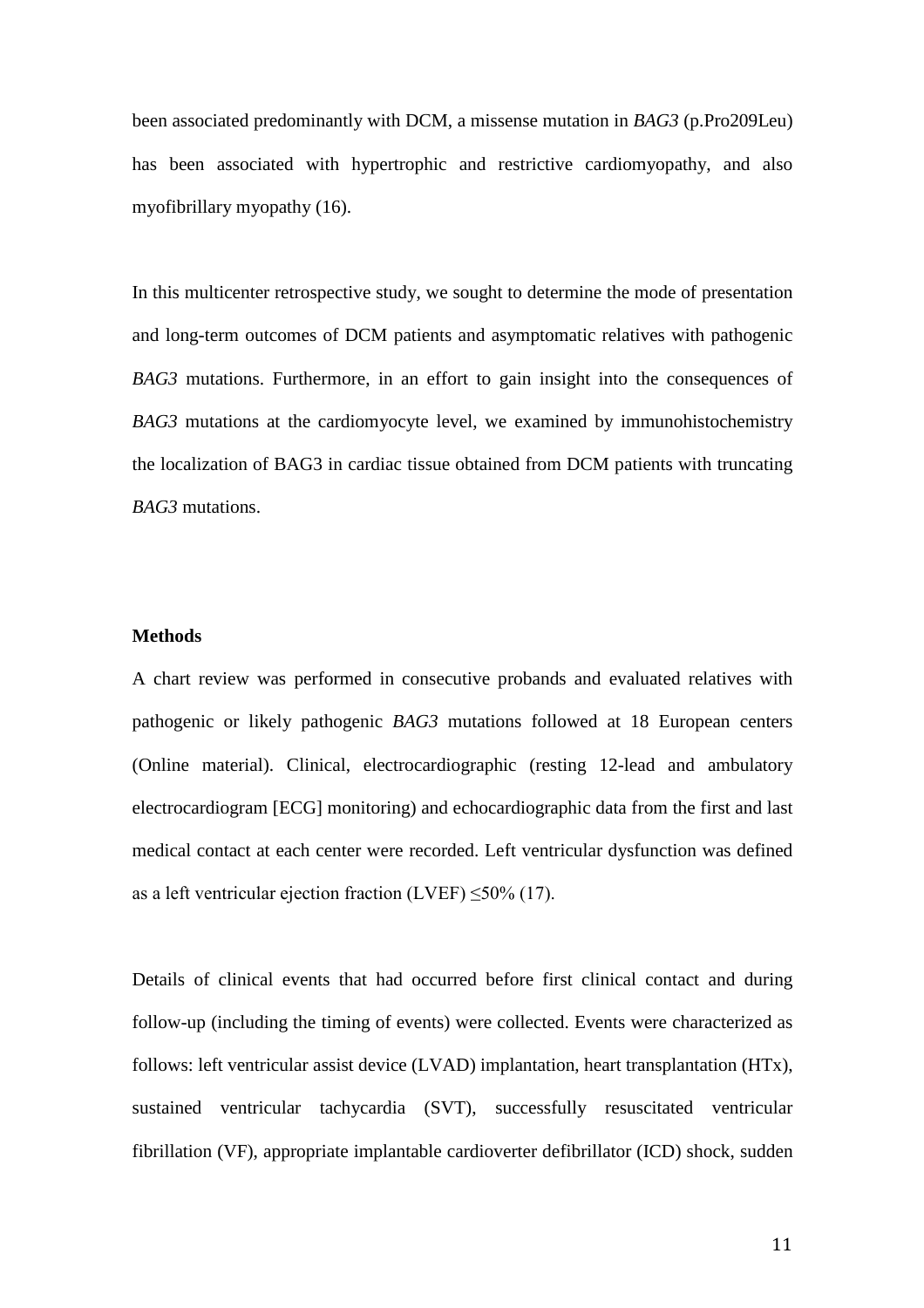cardiac death (SCD), and cardiac and all-cause mortality. SCD was defined as an unexpected death due to cardiac causes that occur within one hour of the onset of symptoms.

The composite of SVT, VF, ICD shock and SCD was categorized as a serious arrhythmic event, whereas the composite of HTx, LVAD implantation and heart failure (HF) death was categorized as an HF-related event. The primary endpoint of adverse cardiac events was defined as a composite of serious arrhythmic events and HF-related events.

#### *Genetic analysis and classification of variants*

Deoxyribonucleic acid (DNA) sequence analysis was performed at the participating institutions. Variants were categorized as truncating (nonsense, frameshift, copy number variations [CNV] and splice site variants) or non-truncating (missense, small insertion/deletion). Pathogenicity of variants was established according to the current American College of Medical Genetics and Genomics guidelines (18). Novel sequence variants (not found in controls) that predicted a premature truncation were also considered pathogenic.

#### *Inmunohistochemistry*

Paraffin-embedded sections from explanted heart tissue samples were stained with BAG3 (Abcam ab 47124, Cambridge, UK) and sarcomeric  $\alpha$ -actinin (Abcam ab 9465) antibodies, allowing visualization of the sarcomeric architecture and the localization of BAG3 in the cell. A detailed description of the tissue processing protocol can be found in Supplemental material (Online material).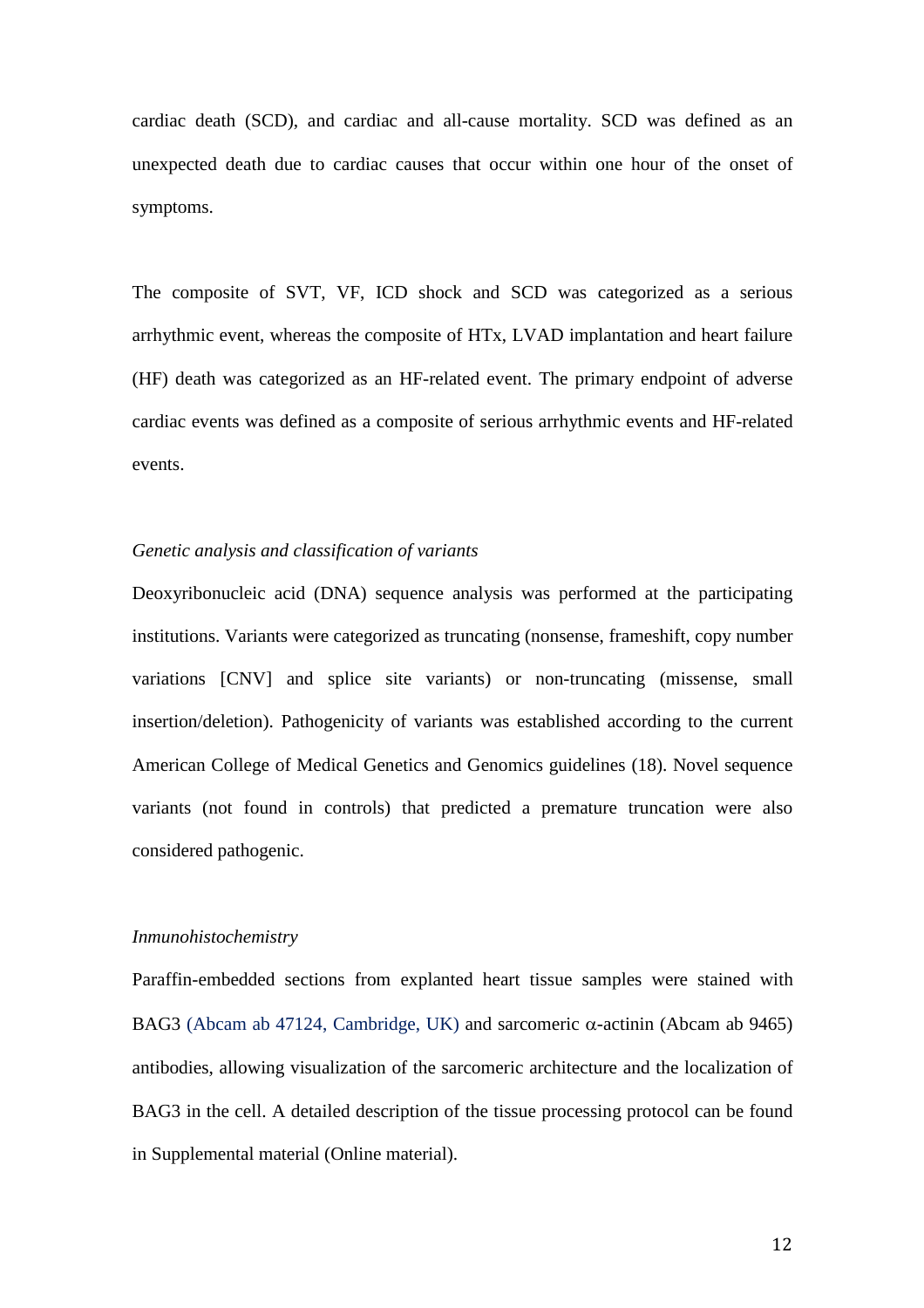Heart tissue was studied in 3 DCM patients with pathogenic mutations in *BAG3* (p.Ala128Glufs\*84, p.Val439Glyfs\*4 and p.Arg301Serfs\*6), 2 DCM patients with truncation mutations in the titin gene (*TTN*) (Pro19967Leufs\*8, Arg18745Leufs\*69), 1 DCM patient with a pathogenic mutation in the lamin gene (*LMNA*) (p.Arg321\*) and 2 DCM patients without identified mutations in DCM-causing genes.

# *Statistical analysis*

Results are presented as mean  $\pm$  standard deviation for continuous variables with normal distribution, as median and interquartile range (IQR) for continuous variables without normal distribution, and as number (percentage) for categorical data. For statistical analysis, Student´s t test and the Mann-Whitney nonparametric test were used in 2-group comparisons, whereas analysis of variance and Tukey test for multiple group comparisons were applied for 3 groups. Chi-square test or Fisher´s exact test were used for categorical variables. The cumulative probability of the occurrence of serious adverse cardiac events was estimated using the Kaplan-Meier method, and factors were compared using the log rank (Mantel-Cox) method. Survival was calculated from first evaluation. A 2-sided p-value <0.05 was considered statistically significant. Statistical analyses were performed using SPSS Statistics version 21.0 (IBM, Armonk, New York).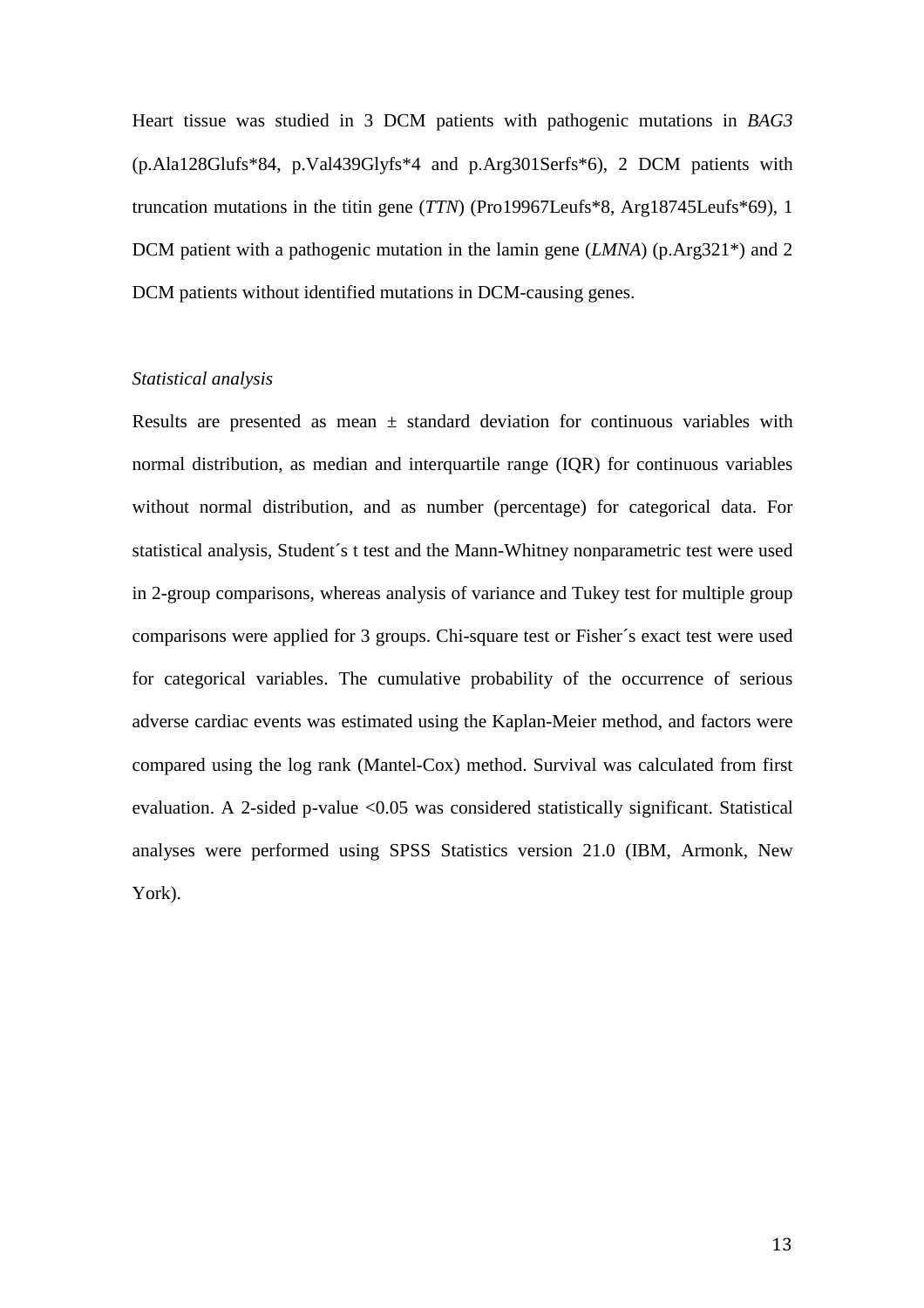## **Results**

The study cohort included 129 individuals  $(62\%$  males,  $35.1\pm15.0$  years at first evaluation) from 38 families (median 2 subjects per family). All individuals were Caucasians of European ancestry with the exception of one male Asian subject from Afghanistan with the p.Arg309\* variant. Most subjects carried truncating mutations (86%). The complete list of mutations is available in Supplemental material (Table S1). At first evaluation, 74 patients had DCM while 55 subjects had normal left ventricular size and function (Table 1, Figure 1). After a median follow-up of 38 months (IQR: 7– 95), 78 patients had DCM (78/114; 68.4%), 36 (36/114; 32.6%) showed normal phenotype and 15 (6 with DCM) were lost to follow-up (15/129; 11.6%). A total of 12 patients without DCM at initial evaluation developed DCM (12/46 with available follow-up; 26.1%), 2 patients with DCM at initial evaluation normalized LVEF (2/68 with available follow-up; 2.9%) and 80% (48/60) of individuals older than 40 years at last evaluation exhibited DCM (Figure 1). A total of 18 DCM patients had been transplanted (n=17) or underwent LVAD implantation (n=1) at last evaluation (18/78; 23%) (Figure 1). Overall and cardiac mortality during follow-up in patients with DCM was 10.3% (8/78) and 8.9% (7/78), respectively.

## *Natural history of BAG3 mutations*

The diagnosis of DCM was made at a mean age of  $36.9 \pm 13.1$  years, with a trend towards an earlier onset in men  $(34.6\pm13.2 \text{ vs } 40.7\pm12.2; \text{ p} = 0.053)$ . The type of mutation (truncating vs non-truncating) had no impact on the mean age at DCM diagnosis  $(37.3 \pm 12.7)$  in truncating vs  $35.5 \pm 14.5$  years in non-truncating; p=0.62). A total of 12 individuals (83.3% male) were diagnosed with DCM under 20 years of age (12/71 patients with available information; 17%); a 14 year-old male with a non-sense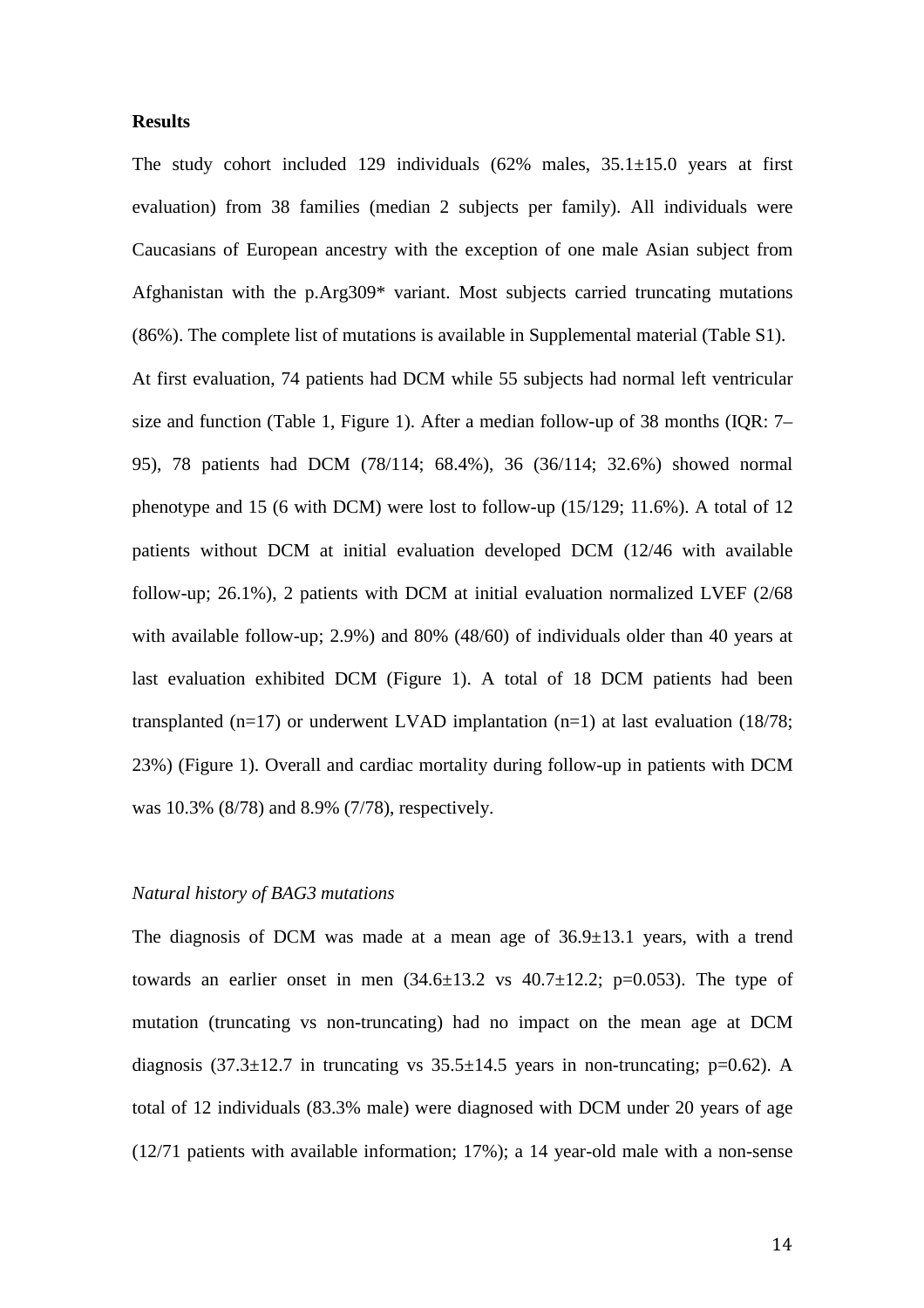mutation (p.Gln353Argfs\*10) was the youngest patient diagnosed. Seven-percent of patients were diagnosed with DCM over 55 years.

Among patients with DCM at first evaluation (n=74), 24 (32.4%) were in NYHA class I, 18 (24.4%) were in NYHA class II, and 32 (43.2%) were in NYHA class III-IV. ECG and echocardiographic findings at first evaluation are shown in Table 1. Patients with DCM at first evaluation were in sinus rhythm in 95.6% of cases, 22% showed negative T waves and the mean QRS duration was 99.4±20.3 ms. Mean ejection fraction was  $32.9\pm13.1\%$  and the mean LV end-diastolic diameter (LVEDD) was  $64.3\pm7.7$  mm. Mutation carriers without DCM phenotype were all in sinus rhythm and 16% exhibited negative T waves in the ECG (Table 1).

Of the 12 patients who developed DCM during follow-up (38.5% males, age at DCM diagnosis 37.6±16.0 years), mean LVEF and LVEDD at last follow-up was 45.5±6.6% and  $58.5\pm3.6$  mm, respectively (Table 2). One quarter of these patients (3/12) had nontruncating variants. Taking into account that only 4 subjects without DCM at first evaluation had a non-truncating variant (Table 1), 75% of them developed DCM, as compared with  $21.4\%$  in subjects with truncating variants ( $p=0.02$ ) (Table 2). ECG features at first evaluation were comparable between subjects who developed or did not develop DCM (Table 2).

Regarding patients with DCM at first evaluation ( $n=74$ , 67.6% males, 40.1 $\pm$ 13.2 years), no significant changes in LVEF  $(34.1 \pm 12.4\%$  vs  $34.1 \pm 13.0\%$ ; p=0.81) and LVEDD  $(64.0\pm9.3 \text{ vs } 64.5\pm7.9 \text{ mm}; \text{ p=0.66})$  were found after a median follow-up of 42.5 months (IQR: 6–94) (Table 3). Considering only DCM patients with available ECG at first evaluation and follow-up (n=53, 71.6%), 1 subject exhibited new atrial fibrillation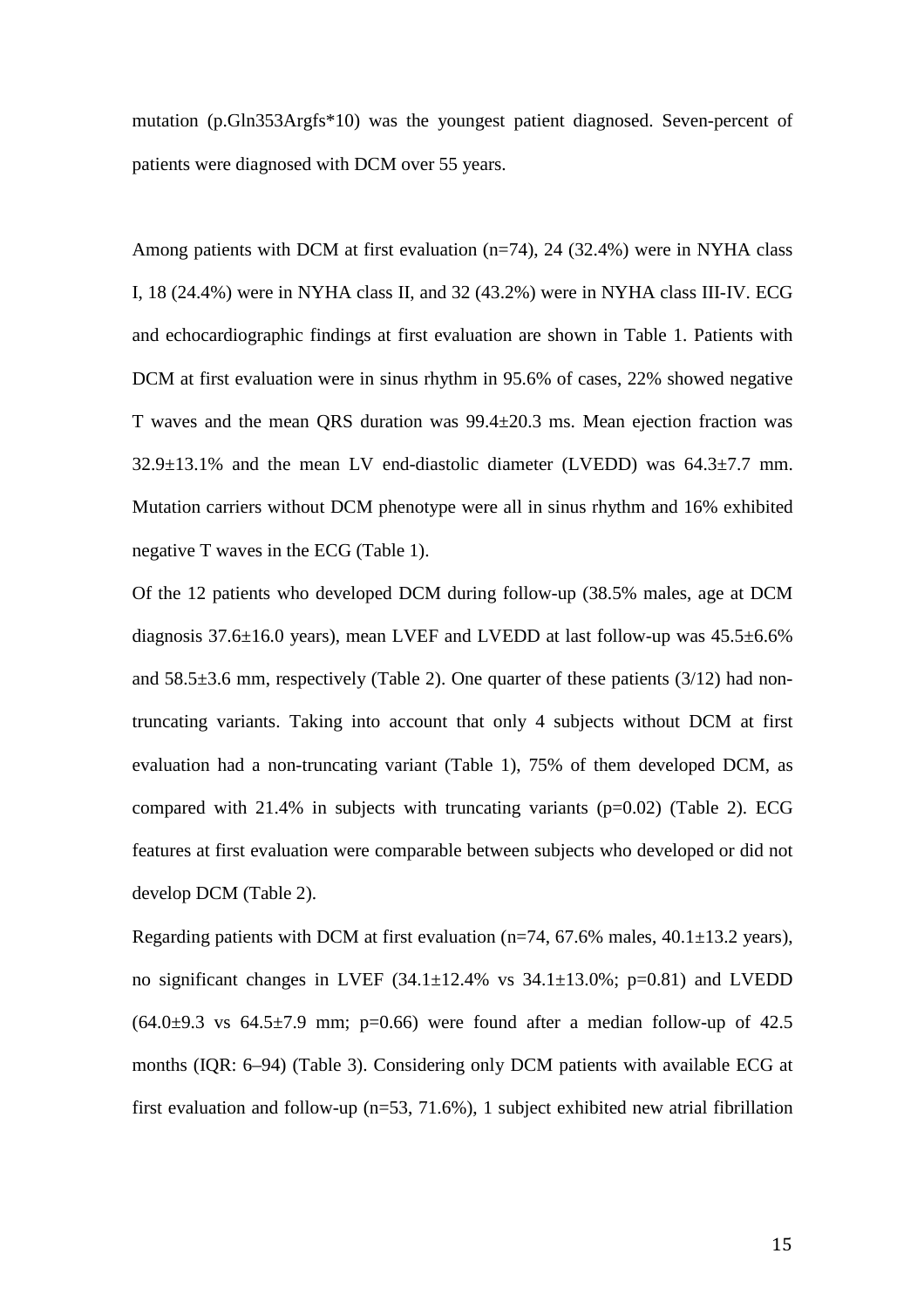(1.8%), 8 subjects showed new negative T waves (17%) and mean QRS duration was  $103.1\pm24.4$  ms as compared with  $98.6\pm21.5$  ms at initial evaluation (p=0.10) (Table 3).

## *Clinical events*

A total of 114 subjects were followed for a median of 38 months (IQR: 7–95). During this period, 9 patients died (7.9%; 77.8% cardiac deaths and 22.2% non-cardiac). Among the cardiac deaths, 2 were SCD (28.6%). Three additional patients presented an aborted SCD, while 4 patients received a LVAD and 17 underwent HTx (14.3%), including one of the patients who had an aborted SCD. Only 1 patient had an LVAD at last evaluation (Figure 1). The remaining cardiac deaths were due to HF  $(n=2)$  or to cardiac complications after HTx  $(n=3)$  (Figures 1 and 2).

Regarding arrhythmic events, SVT occurred in 3 patients and VF was documented in the 3 patients with aborted SCD (Figure 2). At last follow-up, 12 out of the 61 nontransplanted DCM patients with available follow-up data had an ICD implanted (19.7%), 91.7% for primary prevention. Only 1 patient had received an appropriate ICD shock.

Composite end-point of cardiac death, heart transplant, LVAD, aborted SCD or serious ventricular arrhythmia occurred in 24 of the patients with DCM (30.1%) (Figure 2), and the incidence of the composite end-point was of 5.1% per year. No events were found in individuals with *BAG3* mutation without DCM phenotype.

# *Predictors of adverse events*

DCM patients  $(n=78)$  who reached the composite end-point of cardiac event  $(n=24,$ 83.3% males, 40.4±15.0 years at last follow-up) exhibited lower LVEF at first evaluation  $(24.1\pm9.9\%$  vs  $42.4\pm14.0\%$ ;  $p<0.001$ ) and higher LVEDD  $(68.7\pm8.1$  vs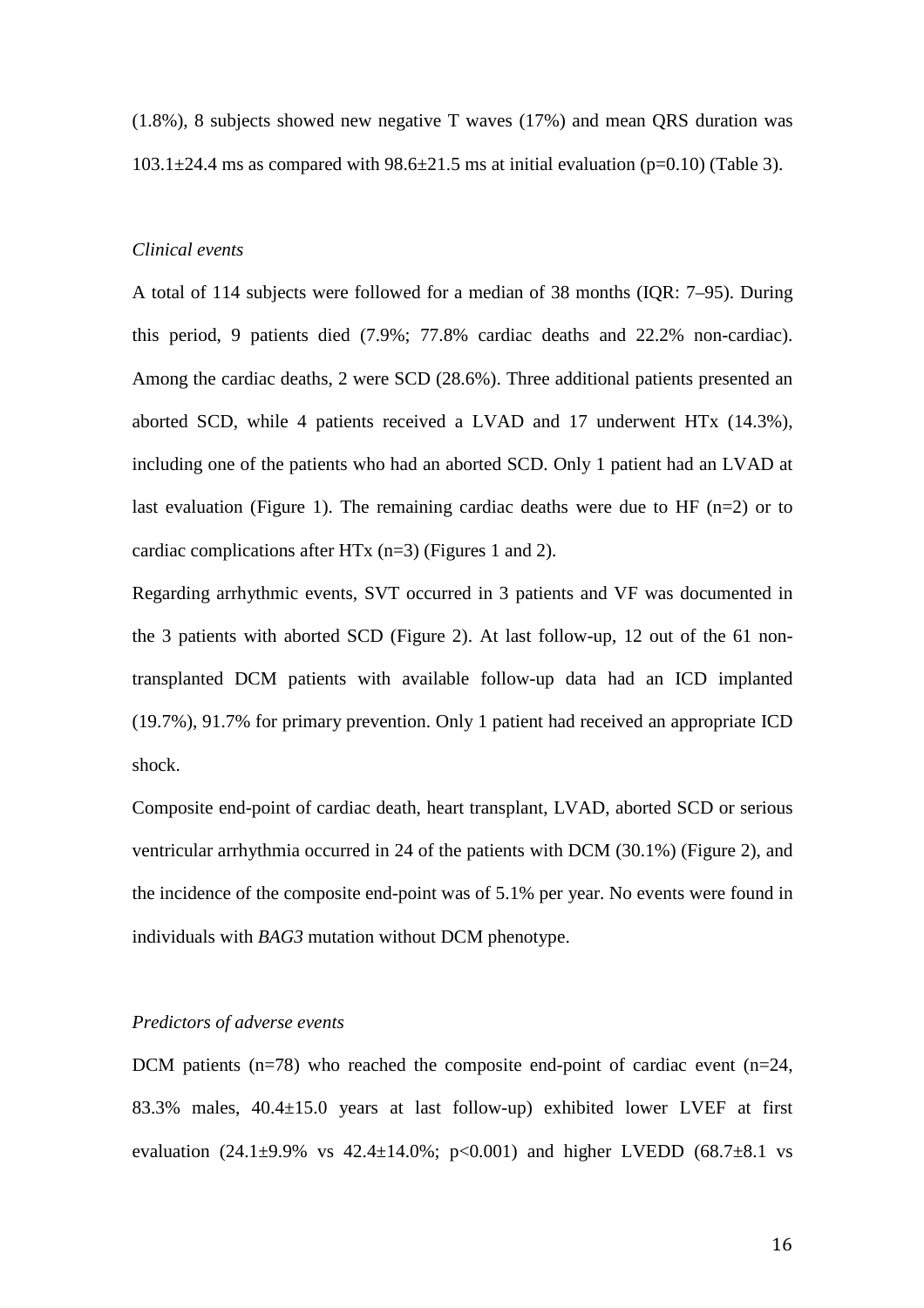$60.9\pm8.5$  mm; p=0.002) than DCM patients who did not have adverse events (Table 4). Non-sustained ventricular tachycardia on ECG Holter was more frequent in DCM patients with adverse events (57.1 vs 33.3%), but this difference did not reach statistical significance ( $p=0.26$ ). Male sex was also more prevalent in patients who had events (Figure 3, Central Illustration). However, electrocardiographic features and the type of mutation did not differ between DCM patients with or without cardiac events (Table 4). The subgroup of patients with HF-related events  $(HTx, LVAD)$  or HF death, n=20) were more frequently males and exhibited a lower LVEF and a larger LVEDD at first evaluation. No other clinical predictors were observed (Supplementary material table S2). Regarding the subgroup of DCM patients with serious arrhythmic events (n=8), male sex was not significantly associated with these complications but LVEF at first evaluation was still lower as compared with DCM patients without arrhythmic events (Supplementary material table S3).

#### *Inmunohistochemistry*

Immunofluorescence confocal microscopy of myocardial tissue from 3 patients with different truncating mutations in *BAG3* showed both myofibrillar disarray and a decrease and a relocation of BAG3 protein in the sarcomeric Z-disc, exhibiting a disorganized pattern (Figure 4 and Online Figures 1 and 2). By contrast, appropriate BAG3 localization was evident in the Z-disc region in DCM cases caused by *TTN* and *LMNA* mutations or without identifiable genetic cause (Figure 4).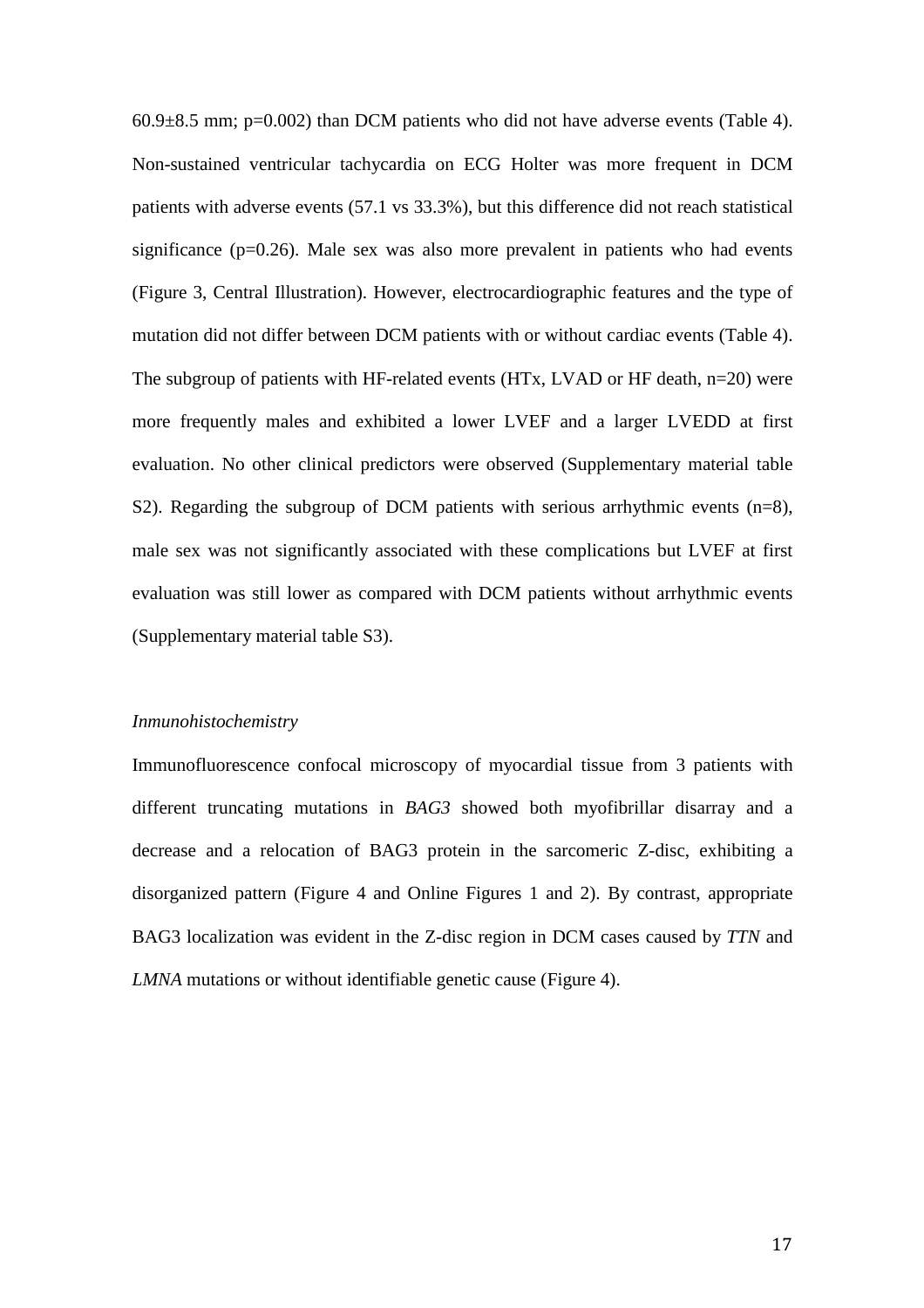#### **Discussion**

This study represents the largest cohort of DCM caused by *BAG3* mutations reported to date. Our findings show that DCM caused by mutations in *BAG3* is characterized by early onset disease in the majority of patients, with a high risk of progression to endstage heart failure and a worse prognosis in men.

Furthermore, this is the first study to provide data on the impact of *BAG3* mutations on cardiomyocyte architecture in patients with DCM. Previous cardiac histologic data of *BAG3* mutations were limited to 2 patients with the p.Pro209Leu mutation, which causes restrictive cardiomyopathy and myofibrillary myopathy (19,20). In the present study, confocal microscopy of heart samples revealed that BAG3 protein was diminished and disorganized in the sarcomeric Z-disc in patients with truncating mutations in *BAG3* gene, which is similar to what has been observed in patients with the p.Pro209Leu mutation (20).

BAG3 protein interacts with the actin capping protein CapZ, stabilizing the myofibril structure in response to mechanical stress (21), and has been shown to be essential for the stability of the cardiac sarcomere (10). Accordingly, alteration in BAG3 location in the Z-disc could directly interfere with its function by preventing interaction with CapZ. BAG3 is expressed mainly in skeletal muscle cells and cardiomyocytes, and mutations in the gene were initially reported to be associated with myofibrillar myopathy (16). Studies in knock-out mice showed striated muscle fiber degeneration and apoptotic nuclei, leading to fulminant skeletal myopathy and cardiomyopathy (9). However, to date, Pro209Leu is the only genetic variant that has been associated with a neuromuscular phenotype in humans (16). This mutation was not present in our cohort and there was no evidence of relevant neuromuscular involvement in any of our

18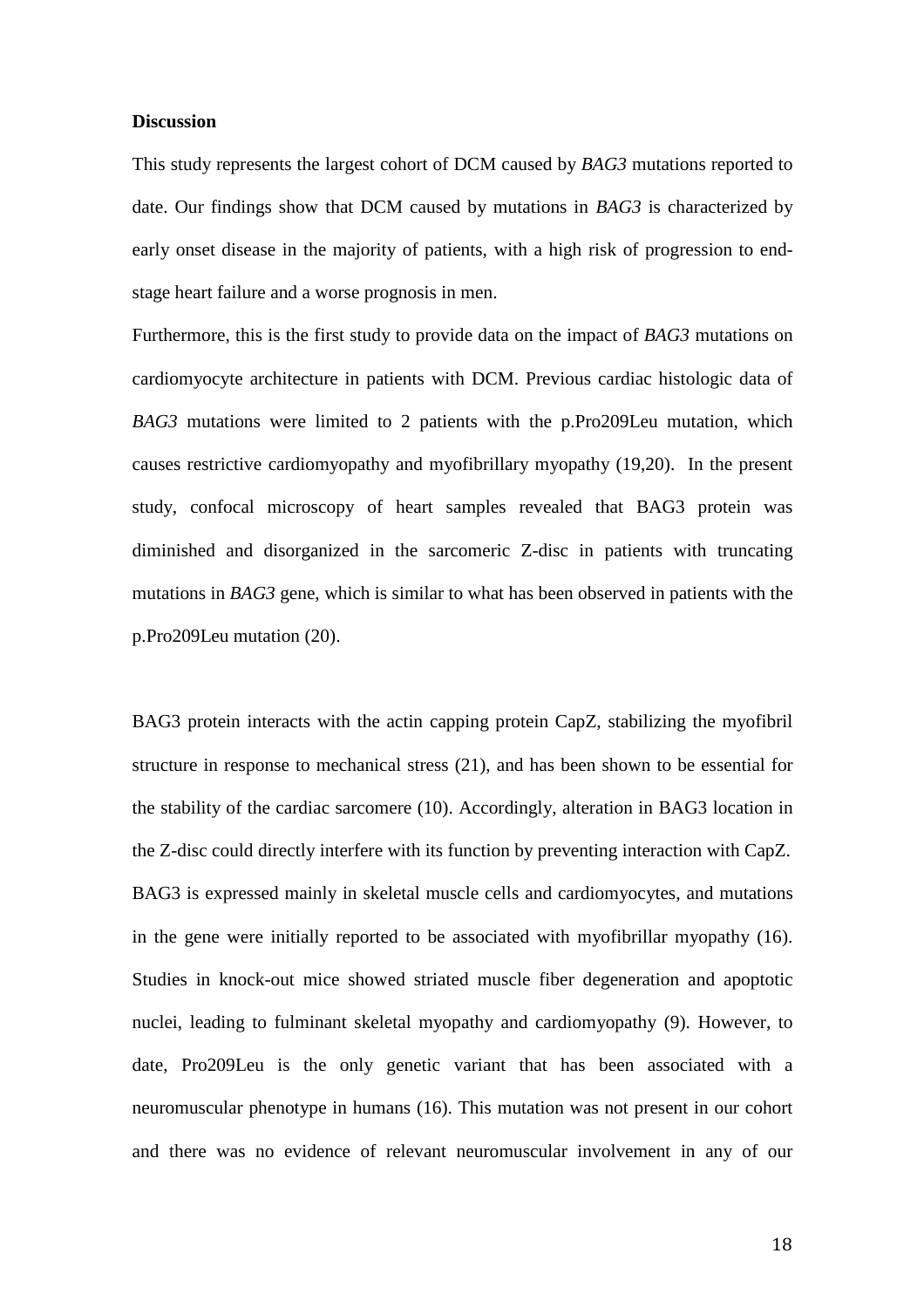patients. Only one patient with the p.Gln353Argfs\*10 mutation and without a DCM phenotype had a single significantly increased creatine kinase value (1822 UI/L), from a sample taken soon after heavy training.

#### *Natural history of BAG3 mutations*

Our study provides detailed longitudinal data of a large cohort with *BAG3* mutations, allowing specific important information for physicians handling patients with this genetic diagnosis.

Our data show that 26.1% of genotype-positive individuals who were phenotypenegative at first evaluation developed LVEF impairment and LV dilatation during a median follow-up of 33 months. The mean age at DCM onset was 36.9 years and penetrance was 80% in subjects aged over 40 years (Central Illustration). Although this penetrance is high, it is lower than that of other genetic forms of DCM such as the recently described truncating filamin C form (*FLNC*), in which penetrance is almost complete over 40 years of age (22). Previous studies including DCM patients with *BAG3* mutations did not include detailed clinical information, but reported a mean age at DCM diagnosis of 44 and 37 years in the two largest cohorts reported to date from the US (22 patients) and Canada (21 patients), respectively (7,23).

Data on other factors that could have accelerated the onset of DCM phenotype, such as alcohol, pregnancy or infections (24,25), were unavailable in ours and previous cohorts. Nevertheless, the observed rate of progression into DCM phenotype is substantially higher than in other genetic DCM forms. For instance, *LMNA* genotype-positive phenotype-negative individuals were reported to develop left ventricular dilation in 24% of cases after a median follow-up of 7 years (26). Furthermore, the response to treatment in DCM patients with *BAG3* mutations seemed less prominent that in other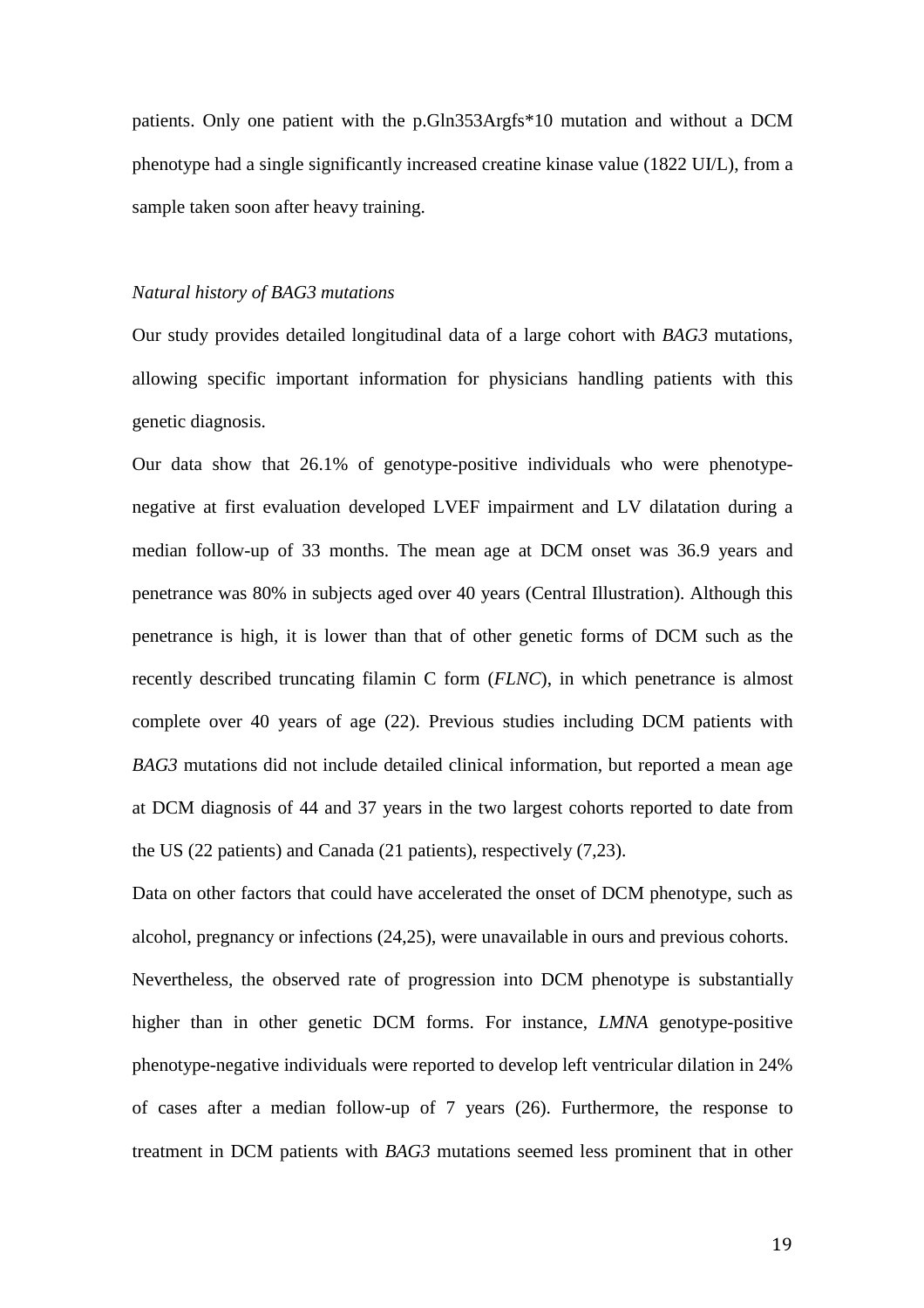genetic forms of DCM, as only 2.9% of the patients with DCM at first evaluation normalized LVEF during follow-up (Figure 1). Although medical treatment data were not available in the present study, our results reveal a very low left ventricular reverse remodeling (LVRR) rate. In line with these results, a recent study has reported that rare genetic variants in genes that code for proteins of the cytoskeleton or Z-disc are independently associated with a lower rate of LVRR in DCM (27).

#### *Prognosis of DCM caused by BAG3 mutations*

Our study shows that patients with DCM caused by *BAG3* mutations have an adverse prognosis. The incidence of adverse cardiac events was 5.1% per year in patients with overt DCM phenotype (Figure 3). More men than women with DCM developed cardiac events during follow-up and the survival analysis showed a better prognosis in females. Male gender has also been found to be a predictor of worse outcome in other forms of genetic DCM such as those caused by mutations in *TTN* (28) or *LMNA* (26). However, male gender was not associated with serious arrhythmic events in our cohort. In fact, serious arrhythmias were infrequent with a rate of only 1% per year in all individuals with a *BAG3* mutation and 1.5% in those patients with DCM phenotype. This phenotype contrasts with other genetic causes of DCM with a heavy burden of arrhythmia, such as mutations in *LMNA* (29) or *FLNC* truncating variants (22) and is more similar to DCM caused by *TTN* truncating variants, in which arrhythmic events are less common (30).

By contrast, the number of patients who developed HF adverse events was high. Up to 27% of DCM patients required HTx, LVAD or suffered an HF-related death (4.3% per year), which depicts a more "heart failure" oriented phenotype in DCM caused by *BAG3* mutations. Along this line, Norton *et al* reported that 8 out of 17 patients with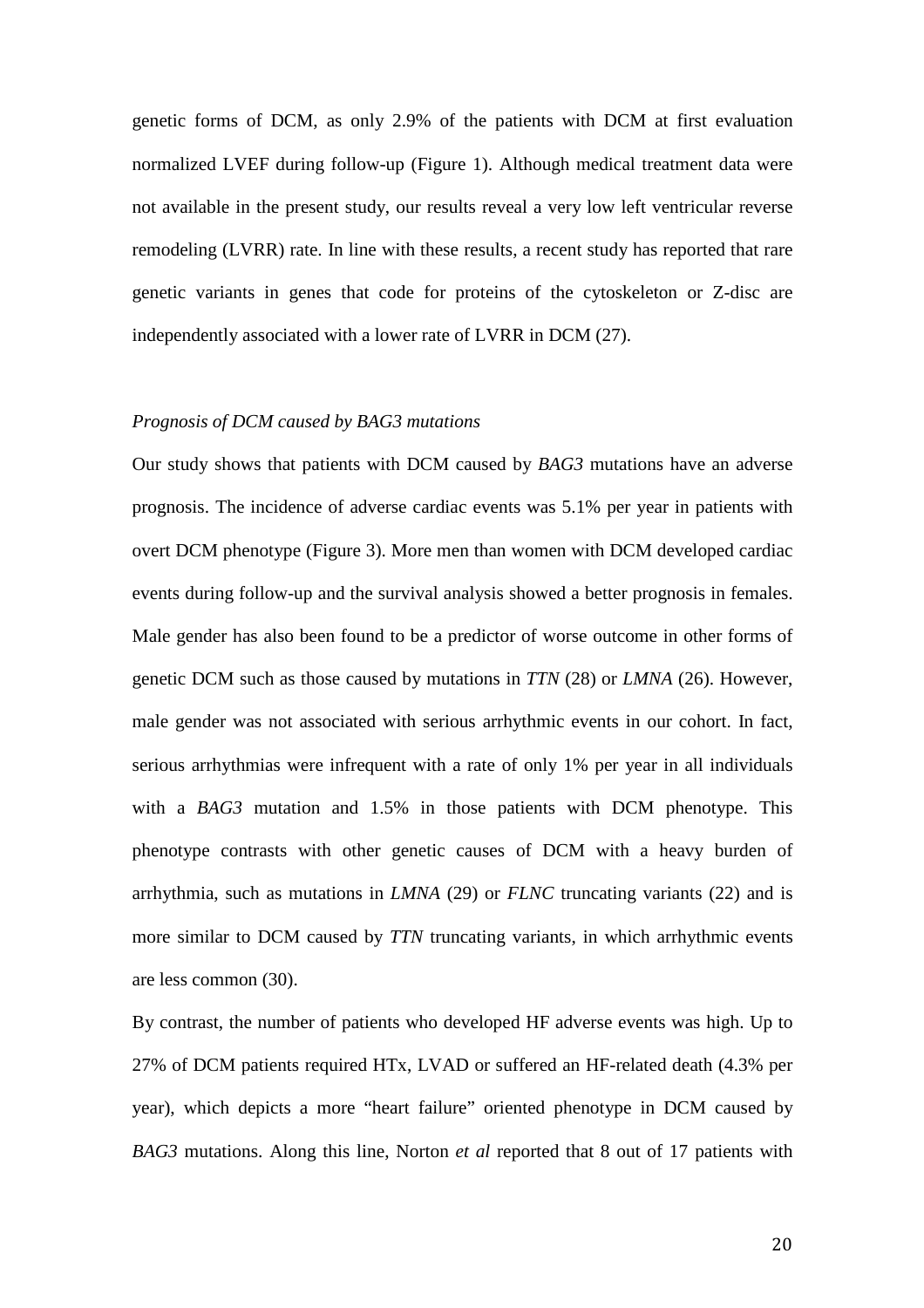DCM caused by *BAG3* mutations underwent HTx or presented HF-related death in a non-European cohort (7). Overall, these data support a phenotype dominated by HFrelated complications irrespective of patients´ geographical origin.

Although data on the prevalence of BAG3 mutations at all participant centers was not available, the prevalence found at 2 of the participant centers (Hospital Puerta de Hierro in Madrid, Spain and The Cardinal Stefan Wyszyński Institute of Cardiology in Warsaw, Poland) was 6.7% (14/208), whereas it ranged from 2.3% to 3.6% in previous reports (6,7,13). Interestingly, the Hospital Puerta de Hierro and The Cardinal Stefan Wyszyński Institute of Cardiology are centers with important heart transplant/LVAD programs that could have enriched the BAG3 mutation uptake and potentially reflect again a "heart failure" oriented phenotype.

Other factors associated with adverse outcomes in our study were initial LVEF and LVEDD. However, there was a trend towards more arrhythmic events in subjects with a later DCM onset  $(p=0.1,$  Supplemental material Table S3). As late debuts were not very frequent, these results again underline the fact that prognosis is determined by an HFrelated phenotype, especially in young patients.

In recent years, advances in pharmacological and non-pharmacological treatments have substantially improved the prognosis of DCM, and the estimated survival free from death or HTx in DCM have been reported to be 85% at 10 years (31). Thus, the 4.3% yearly rate of HF-related events found in our study highlights the aggressive course of *BAG3* DCM. This information and the factors associated with adverse events identified in this study could help physicians in referring *BAG3* DCM patients promptly for heart transplant evaluation and to promote aggressive pharmacological treatment from early stages of the disease.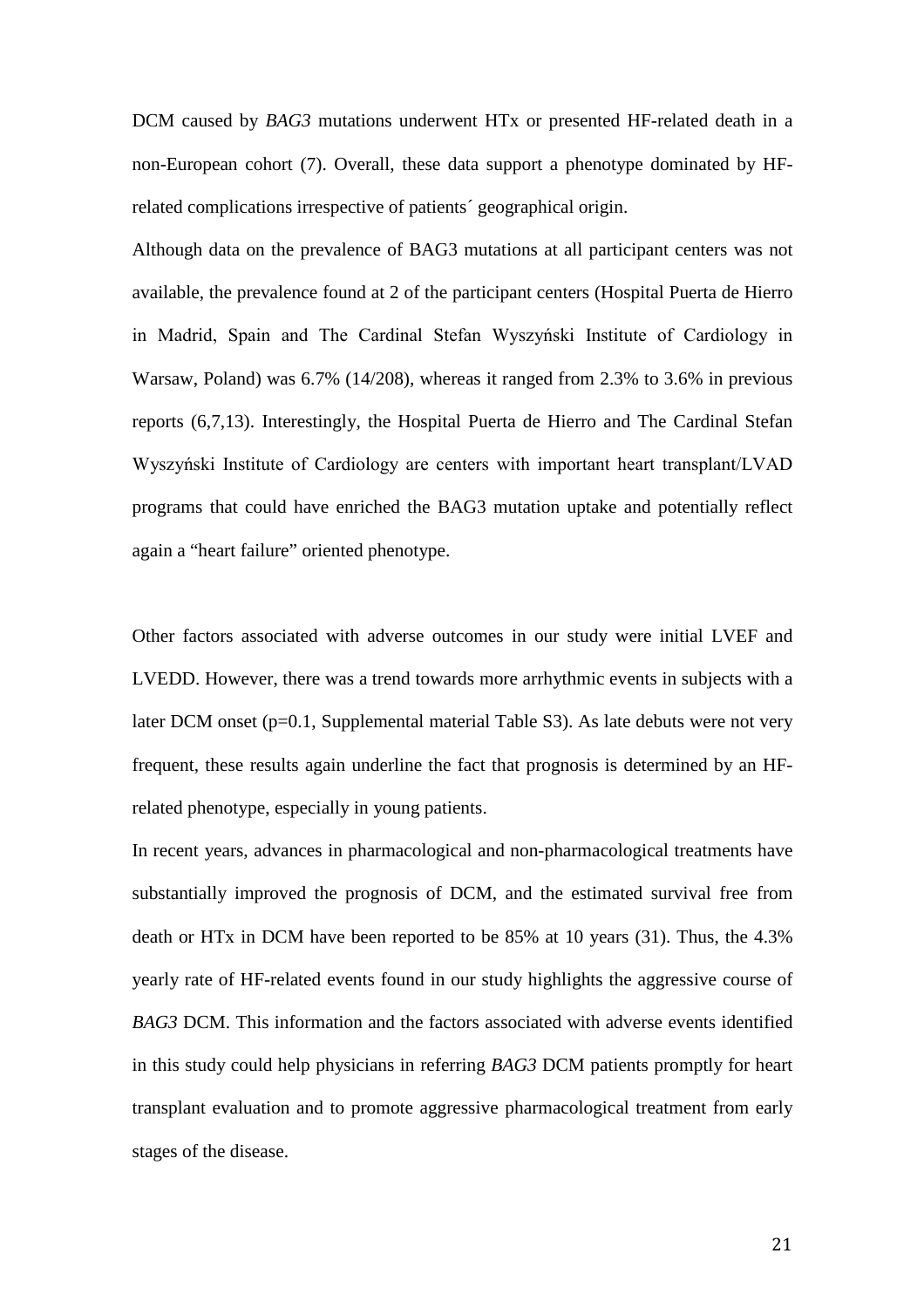# **Limitations**

Follow-up data were not available in all the patients. The database was not designed to assess response to pharmacological treatments and data regarding this issue are lacking. Finally, the immunohistochemical analysis was only performed in heart tissue from individuals with truncating mutations and the effect of missense variants could not be evaluated.

# **Conclusions**

DCM caused by mutations in *BAG3* is characterized by an aggressive clinical course dominated by heart failure complications and a high but incomplete penetrance in carriers over 40 years. Male gender, low LVEF and increased LVEDD at first evaluation were associated with an adverse prognosis during follow-up.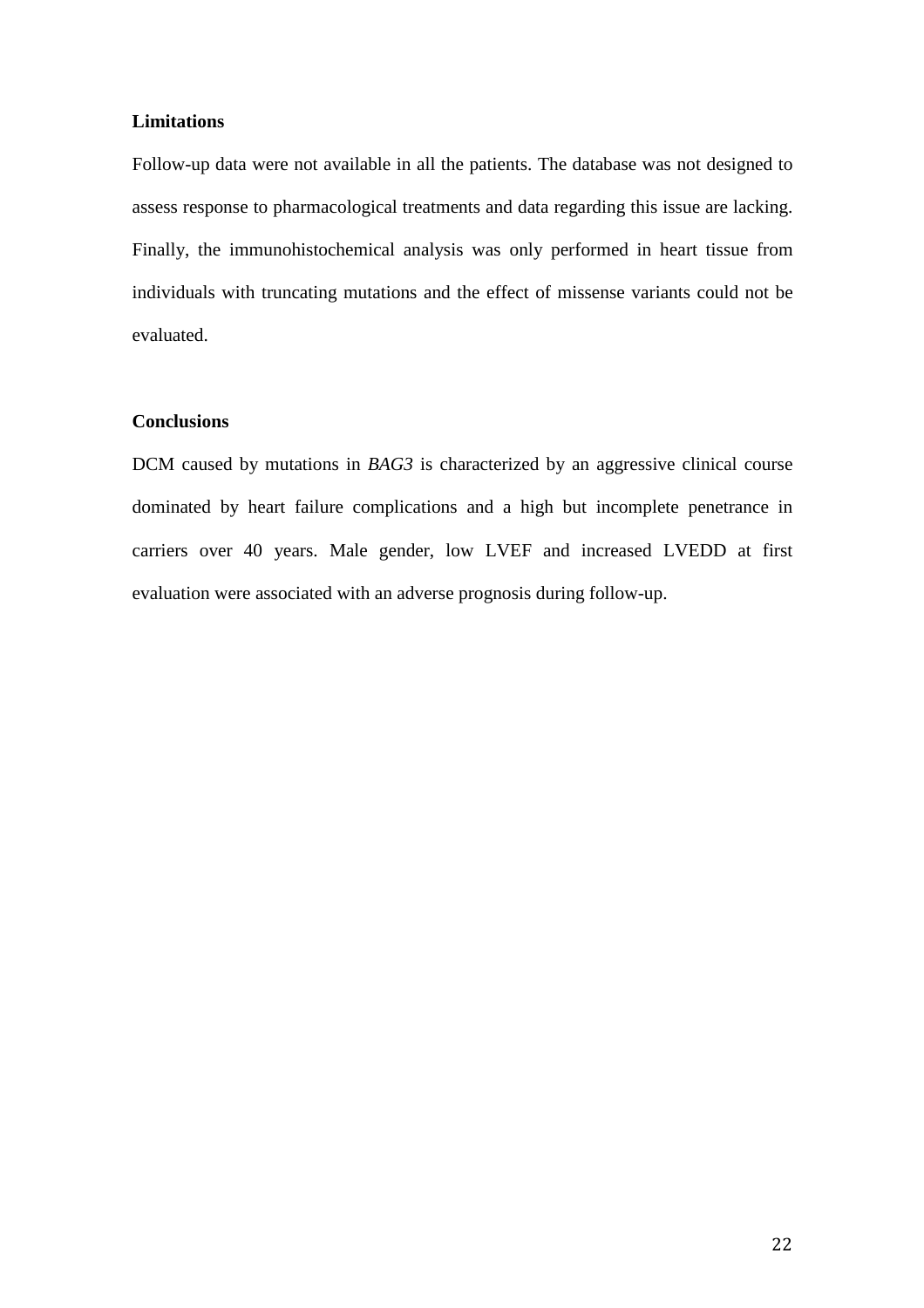# **Perspectives:**

Competency in medical knowledge**:** 

Patients with dilated cardiomyopathy caused by *BAG3* mutations exhibit a high rate of heart failure-related events. Thus, aggressive and early treatment with heart failure drugs in DCM patients and a close follow-up in genotype-positive relatives is warranted.

# Translational outlook:

As DCM penetrance is incomplete in *BAG3* mutations, further studies are needed to identify possible factors and mechanisms by which affected individuals develop DCM. Animal models could be useful to achieve this objective.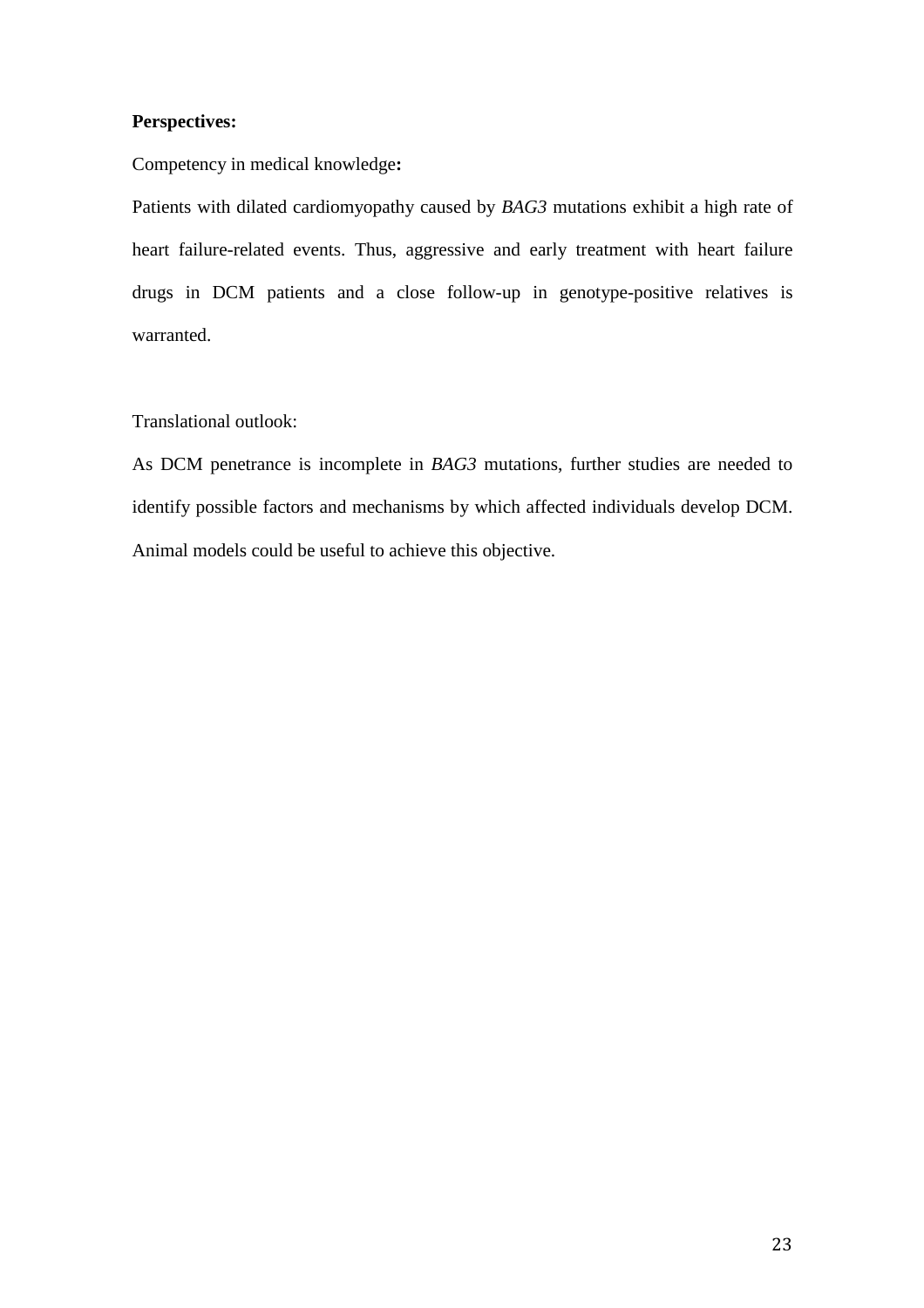### **References**

1. Japp AG, Gulati A, Cook SA, Cowie MR, Prasad SK. The Diagnosis and Evaluation of Dilated Cardiomyopathy. J. Am. Coll. Cardiol. 2016;67:2996–3010.

2. Garcia-Pavia P, Cobo-Marcos M, Guzzo-Merello G, et al. Genetics in dilated cardiomyopathy. Biomark. Med. 2013;7:517–533.

3. Cuenca S, Ruiz-Cano MJ, Gimeno-Blanes JR, et al. Genetic basis of familial dilated cardiomyopathy patients undergoing heart transplantation. J. Heart Lung Transplant. 2016;35:625–635.

4. Michels V V, Moll PP, Miller FA, et al. The frequency of familial dilated cardiomyopathy in a series of patients with idiopathic dilated cardiomyopathy. N. Engl. J. Med. 1992;326:77–82.

5. Burkett EL, Hershberger RE. Clinical and genetic issues in familial dilated cardiomyopathy. J Am Coll Cardiol 2005;45:969–981.

6. Hershberger RE, Siegfried JD. Update 2011: Clinical and genetic issues in familial dilated cardiomyopathy. J. Am. Coll. Cardiol. 2011;57:1641–1649.

7. Norton N, Li D, Rieder MJ, et al. Genome-wide studies of copy number variation and exome sequencing identify rare variants in BAG3 as a cause of dilated cardiomyopathy. Am. J. Hum. Genet. 2011;88:273–282.

8. Villard E, Perret C, Gary F, et al. A genome-wide association study identifies two loci associated with heart failure due to dilated cardiomyopathy. Eur. Heart J.

2011;32:1065–1076.

9. Knezevic T, Myers VD, Gordon J, et al. BAG3: a new player in the heart failure paradigm. Heart Fail. Rev. 2015;20:423–434.

10. Ulbricht A, Hohfeld J. Tension-induced autophagy: May the chaperone be with you. Autophagy 2013;9:920–922.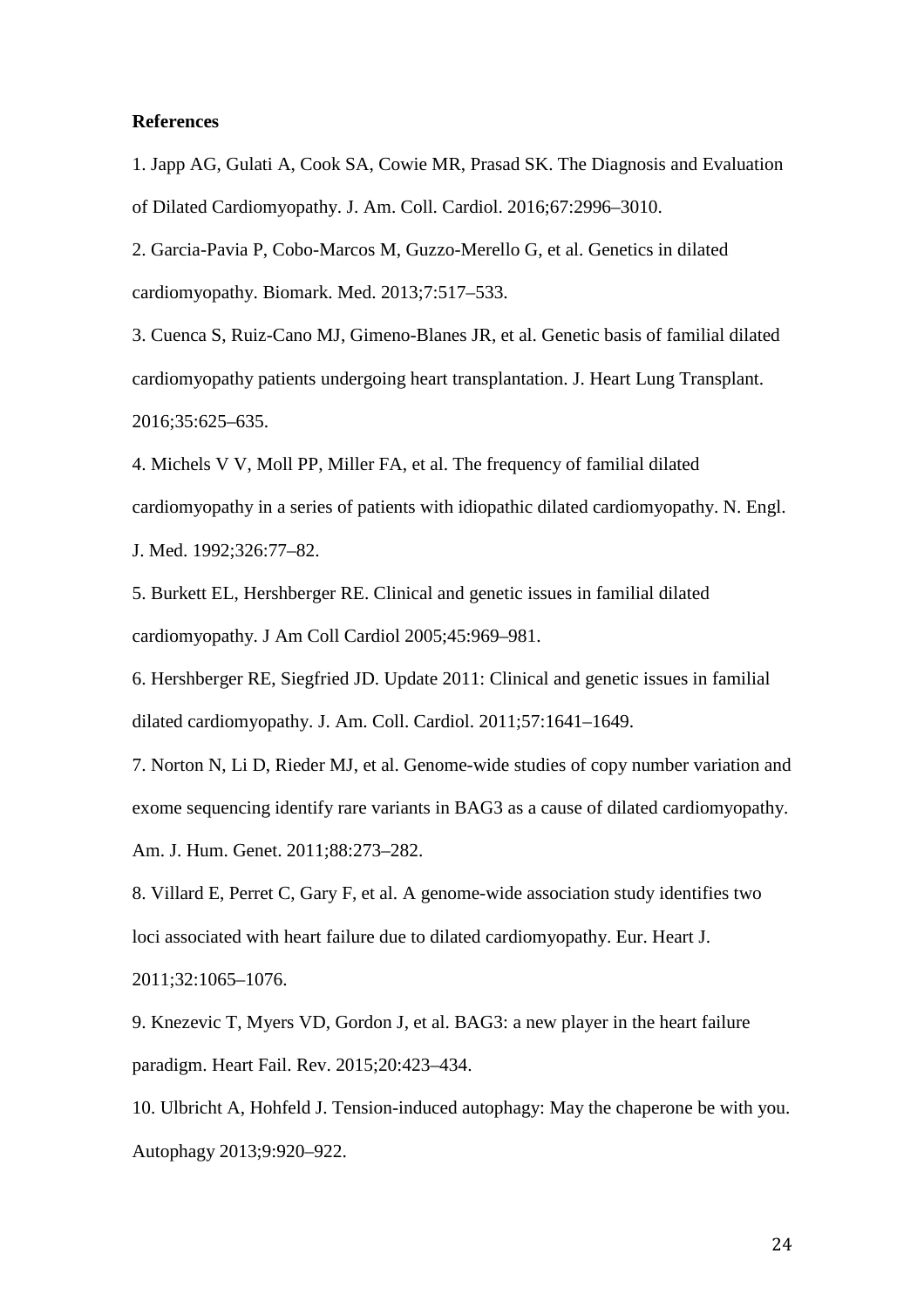11. Feldman AM, Gordon J, Wang J, et al. BAG3 regulates contractility and Ca2+ homeostasis in adult mouse ventricular myocytes. J. Mol. Cell. Cardiol. 2016;92:10–20. 12. Judge LM, Perez-Bermejo JA, Truong A, et al. A BAG3 chaperone complex maintains cardiomyocyte function during proteotoxic stress. JCI Insight 2017;2.

13. Arimura T, Ishikawa T, Nunoda S, Kawai S, Kimura A. Dilated cardiomyopathyassociated BAG3 mutations impair Z-disc assembly and enhance sensitivity to apoptosis in cardiomyocytes. Hum. Mutat. 2011;32:1481–1491.

14. Franaszczyk M, Bilinska ZT, Sobieszczańska-Małek M, et al. The BAG3 gene variants in Polish patients with dilated cardiomyopathy: four novel mutations and a genotype-phenotype correlation. J. Transl. Med. 2014;12:192.

15. Feldman AM, Begay RL, Knezevic T, et al. Decreased Levels of BAG3 in a Family With a Rare Variant and in Idiopathic Dilated Cardiomyopathy. J. Cell. Physiol. 2014;229:1697–1702.

16. Selcen D, Muntoni F, Burton BK, et al. Mutation in BAG3 causes severe dominant childhood muscular dystrophy. Ann. Neurol. 2009;65:83–89.

17. Pinto YM, Elliott PM, Arbustini E, et al. Proposal for a revised definition of dilated cardiomyopathy, hypokinetic non-dilated cardiomyopathy, and its implications for clinical practice: a position statement of the ESC working group on myocardial and pericardial diseases. Eur. Heart J. 2016;37:1850–1858.

18. Richards S, Aziz N, Bale S, et al. Standards and guidelines for the interpretation of sequence variants: A joint consensus recommendation of the American College of Medical Genetics and Genomics and the Association for Molecular Pathology. Genet. Med. 2015;17:405–424.

19. Konersman CG, Bordini BJ, Scharer G, et al. BAG3 myofibrillar myopathy presenting with cardiomyopathy. Neuromuscul. Disord. 2015;25:418–422.

25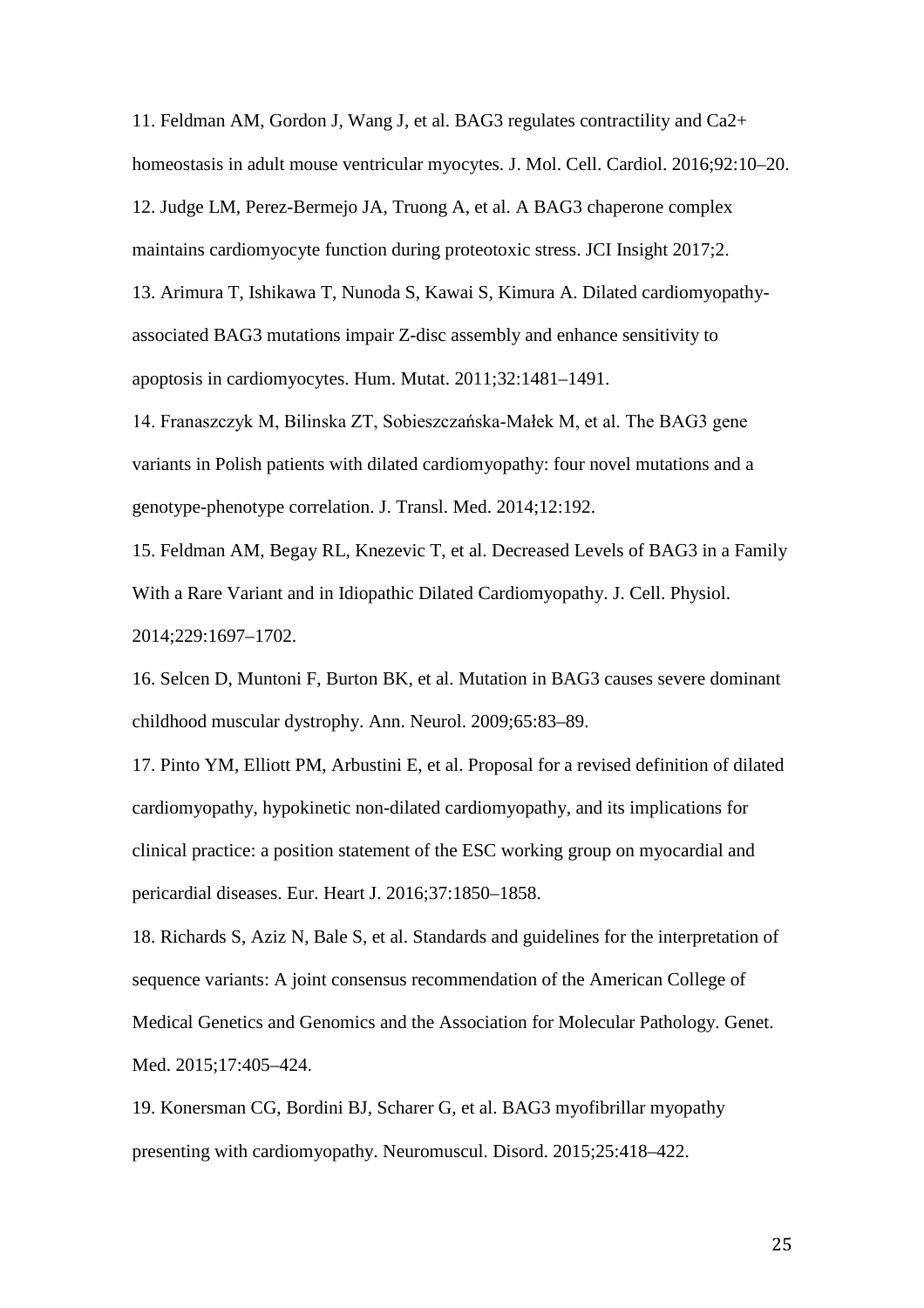20. Schänzer A, Rupp S, Gräf S, et al. Dysregulated autophagy in restrictive cardiomyopathy due to Pro209Leu mutation in BAG3. Mol. Genet. Metab. 2018;123:388–399.

21. Hishiya A, Kitazawa T, Takayama S. BAG3 and Hsc70 interact with actin capping protein CapZ to maintain myofibrillar integrity under mechanical stress. Circ. Res. 2010;107:1220–1231.

22. Ortiz-Genga MF, Cuenca S, Dal Ferro M, et al. Truncating FLNC Mutations Are Associated With High-Risk Dilated and Arrhythmogenic Cardiomyopathies. J. Am. Coll. Cardiol. 2016;68.

23. Chami N, Tadros R, Lemarbre F, et al. Nonsense Mutations in BAG3 are Associated With Early-Onset Dilated Cardiomyopathy in French Canadians. Can. J. Cardiol. 2014;30:1655–1661.

24. Ware JS, Amor-Salamanca A, Tayal U, et al. Genetic Etiology for Alcohol-Induced Cardiac Toxicity. J. Am. Coll. Cardiol. 2018;71:2293–2302.

25. Ware JS, Seidman JG, Arany Z. Shared Genetic Predisposition in Peripartum and Dilated Cardiomyopathies. N. Engl. J. Med. 2016;374:2601–2602.

26. Kumar S, Baldinger SH, Gandjbakhch E, et al. Long-Term Arrhythmic and Nonarrhythmic Outcomes of Lamin A/C Mutation Carriers. J. Am. Coll. Cardiol. 2016;68:2299–2307.

27. Dal Ferro M, Stolfo D, Altinier A, et al. Association between mutation status and left ventricular reverse remodelling in dilated cardiomyopathy. Heart 2017;103:1704– 1710.

28. Herman DS, Lam L, Taylor MRG, et al. Truncations of Titin Causing Dilated Cardiomyopathy. N. Engl. J. Med. 2012;366:619–628.

29. Kumar S, Baldinger SH, Gandjbakhch E, et al. Long-Term Arrhythmic and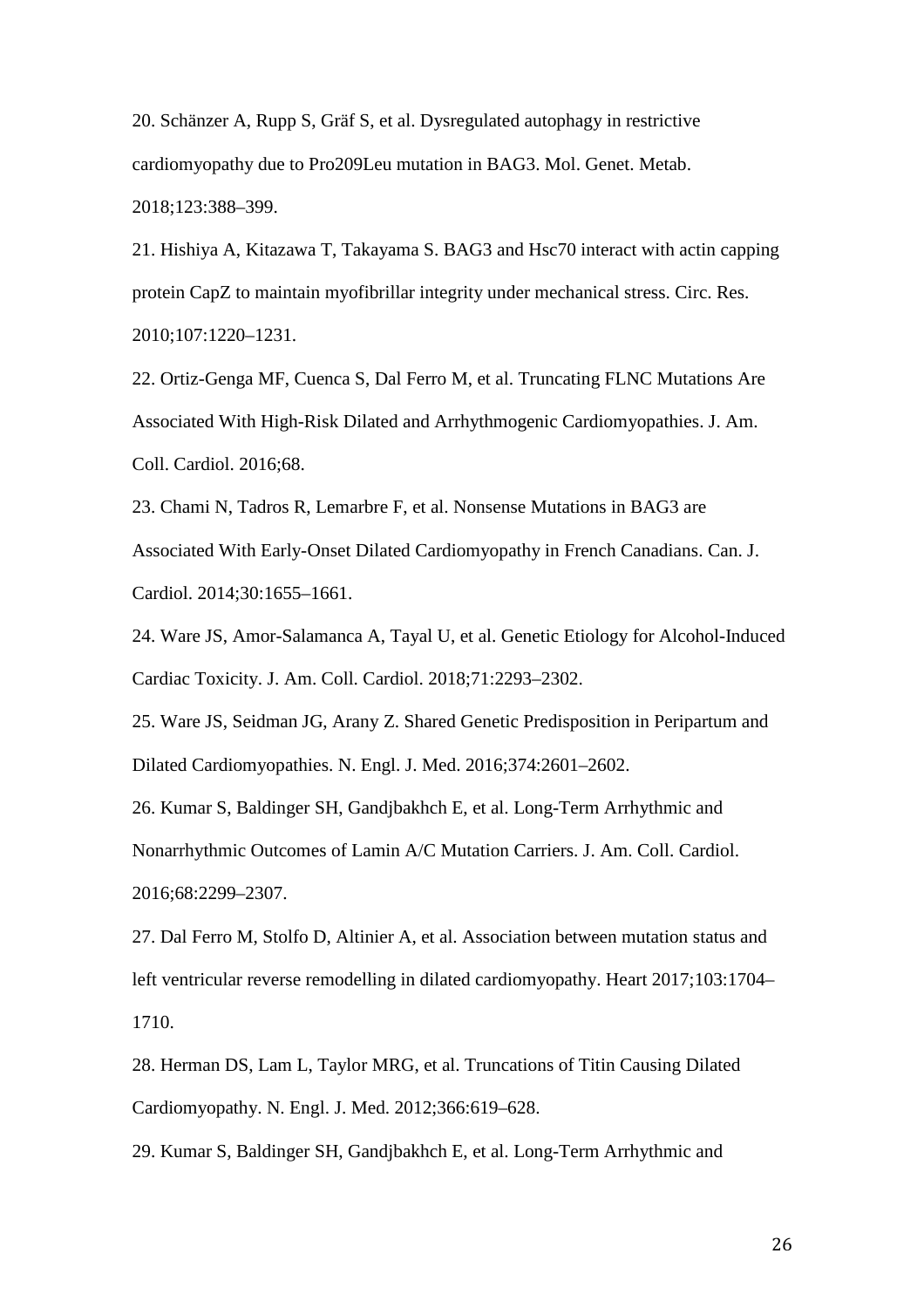Nonarrhythmic Outcomes of Lamin A/C Mutation Carriers. J. Am. Coll. Cardiol. 2016;68:2299–2307.

30. Tayal U, Newsome S, Buchan R, et al. Truncating Variants in Titin Independently Predict Early Arrhythmias in Patients With Dilated Cardiomyopathy. J. Am. Coll. Cardiol. 2017;69:2466–2468.

31. Merlo M, Cannatà A, Gobbo M, Stolfo D, Elliott PM, Sinagra G. Evolving concepts in dilated cardiomyopathy. Eur. J. Heart Fail. 2017.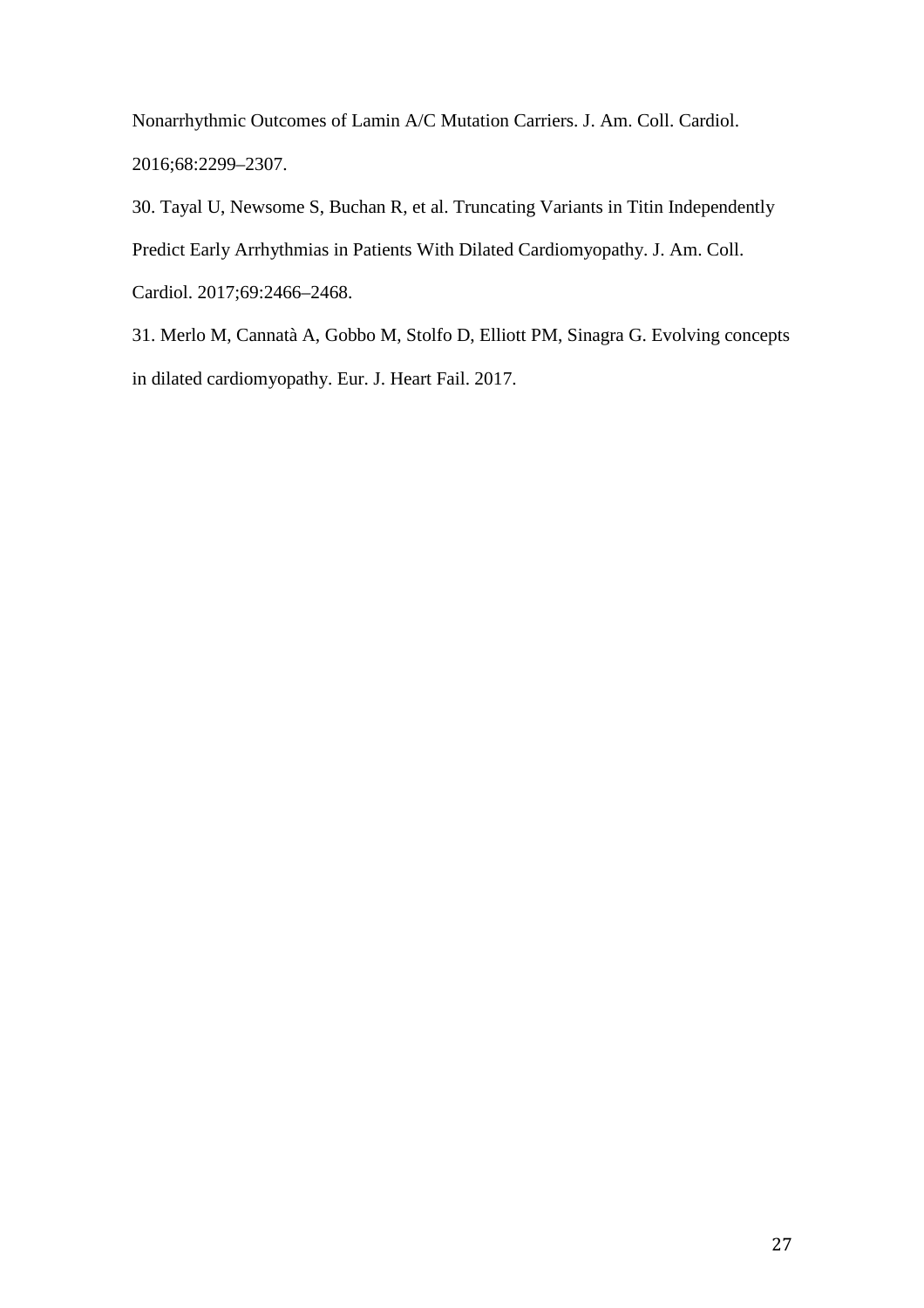# **Figures:**

# **Central Illustration. Clinical picture and outcomes of 129 patients with** *BAG3* **mutations**

SVT: Sustained ventricular tachycardia

# **Figure 1. Flowchart of patients included in the study.**

DCM: Dilated cardiomyopathy, IQR: Interquartile range, HTx: Heart transplantation,

LVAD: Left ventricular assist device, SCD: Sudden cardiac death

\*:1 patient still on LVAD at last evaluation

# **Figure 2. Clinical events during follow-up of individuals with** *BAG3* **mutation**

ICD: Implantable cardioverter defibrillator, SCD: Sudden cardiac death

**\***: Sustained ventricular tachycardia and ventricular fibrillation.

# **Figure 3. Survival analysis in** *BAG3* **DCM.**

A. Global survival free of the primary composite endpoint (heart transplantation, left ventricular assist device, cardiac death, aborted SCD and appropriate ICD shock). Analysis from date of first evaluation until last follow-up or event.

B. Male gender as risk factor for clinical events.

HF: Heart failure, ICD: Implantable cardioverter defibrillator, SCD: Sudden cardiac death

# **Figure 4. BAG3 localization in explanted hearts.**

Samples fluorescently labeled for actinin (green) and BAG3 (red). Scale bar: 50  $\mu$ m.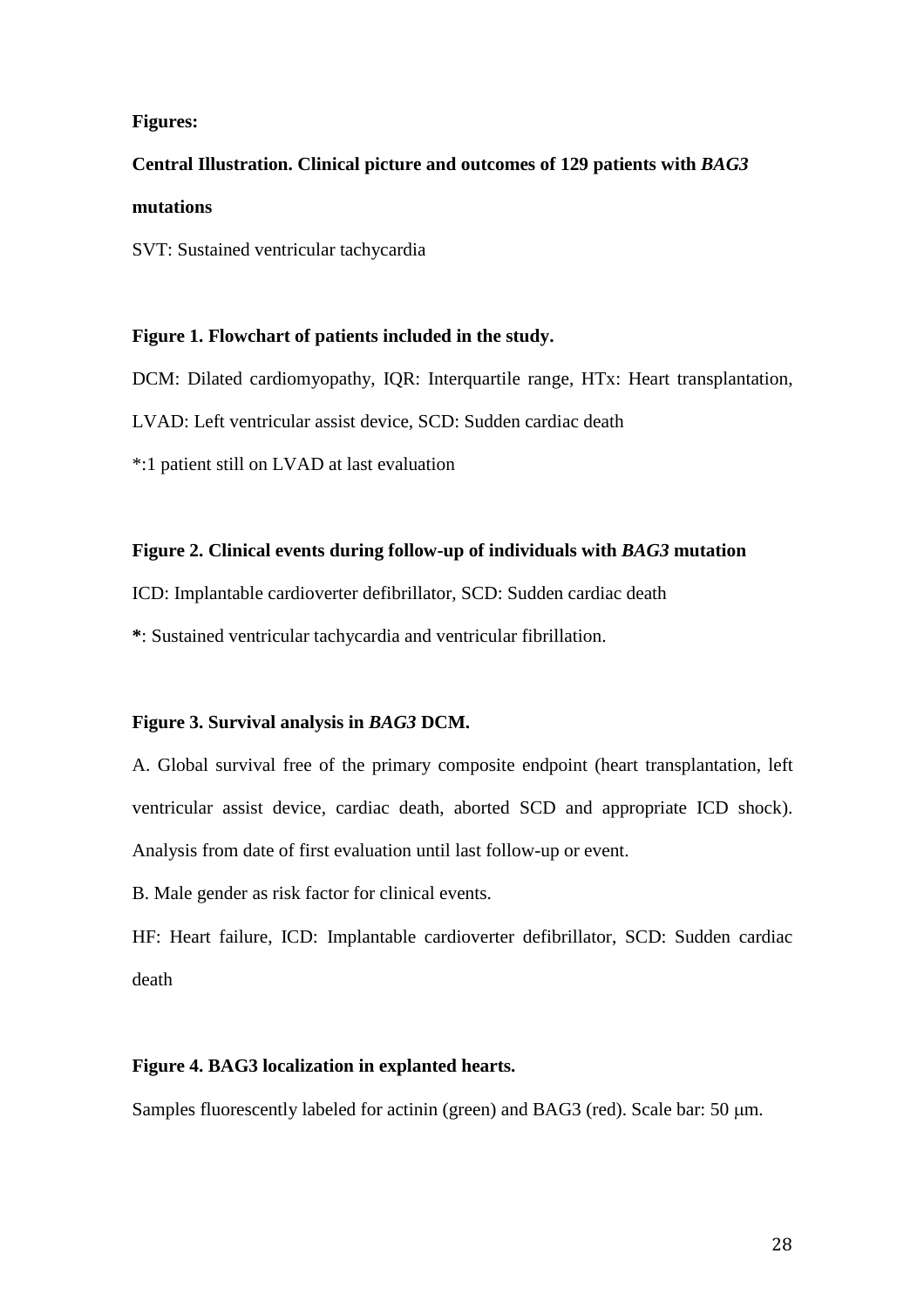Left column: The first row belongs to a patient without mutations. The second to a patient with a mutation in Lamin, and the third and fourth rows to patients with truncating mutations in *TTN*. Samples labeled with actinin and BAG3 show normal localization of the proteins on Z-discs on all the patients.

Right column: The first row belongs to a patient without mutations. Subsequent rows belong to patients with *BAG3* truncating mutations. In patients with *BAG3* mutations, BAG3 is present at Z-discs but appears disorganized. Myofibrillar disarray can also be observed.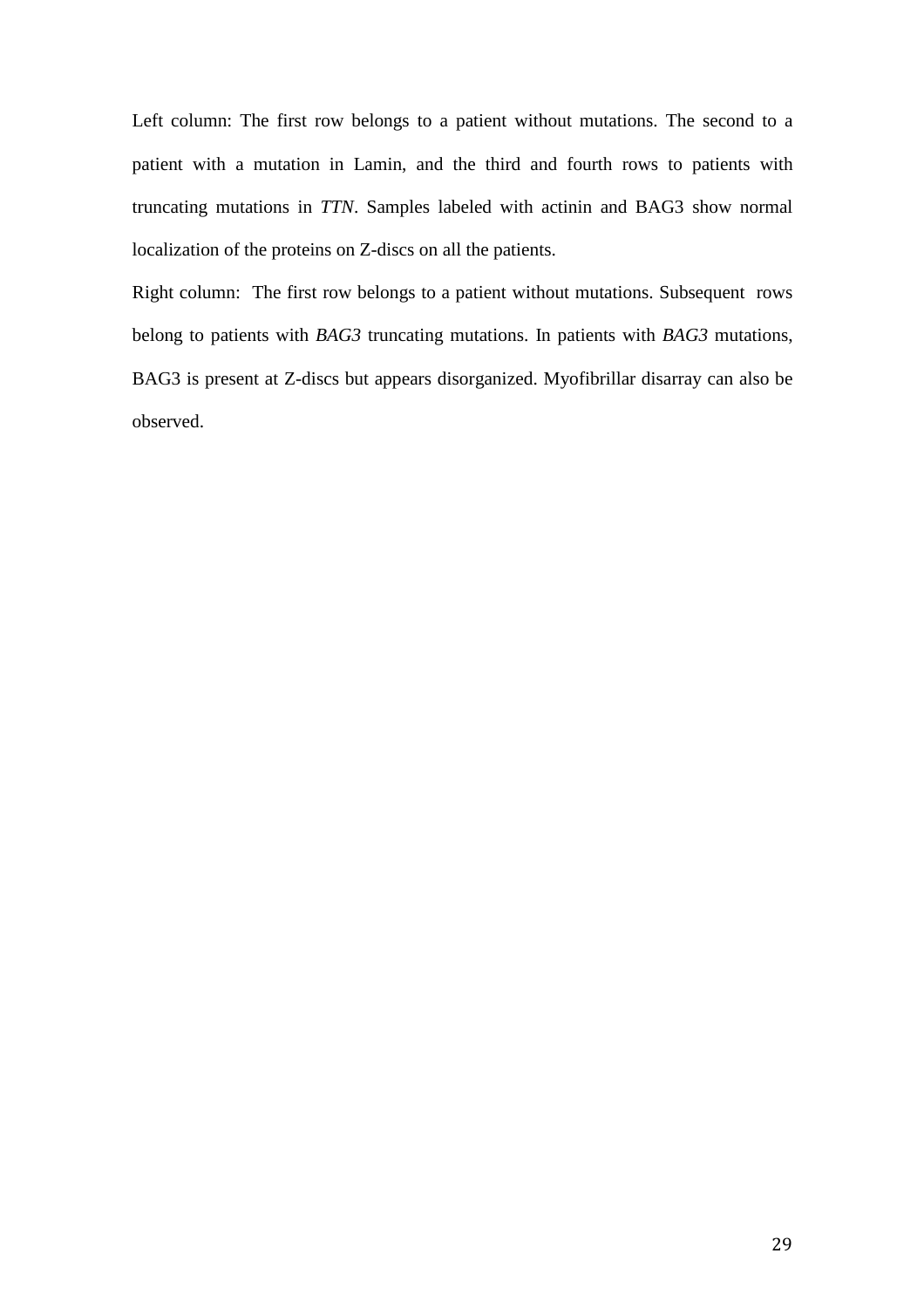# **Tables**

### **Table 1: Baseline characteristics of individuals with** *BAG3* **mutation.**

INDEL: Insertion-deletion, LVEF: Left ventricular ejection fraction, LVEDD: Left ventricular end-diastolic diameter, NYHA: New York Heart Association, SD: Standard deviation, TAPSE: tricuspid annular plane systolic excursion

**Table 2. Clinical characteristics of** *BAG3* **mutation genotype-positive relatives who develop DCM during follow-up compared with genotype-positive relatives who remain phenotype-negative** 

LVEF: Left ventricular ejection fraction, LVEDD: Left ventricular end-diastolic diameter, NYHA: New York Heart Association, SD: Standard deviation, TAPSE: tricuspid annular plane systolic excursion

 $\frac{1}{1}$ : 1 patient presented junctional rhythm;  $\frac{2}{1}$ : 1 patient presented atrial fibrillation.

# **Table 3**. **ECG and echocardiographic characteristics of** *BAG3* **DCM**

LVEF: Left ventricular ejection fraction, LVEDD: Left ventricular end-diastolic diameter, NYHA: New York Heart Association, SD: Standard deviation, TAPSE: tricuspid annular plane systolic excursion.

\*: 6 lost to follow-up and 2 patients with normalized phenotype (included). Last echocardiogram and ECG before heart transplantation in the 17 transplanted patients.

<sup>1</sup>: Only patients with available first and follow-up tests have been included.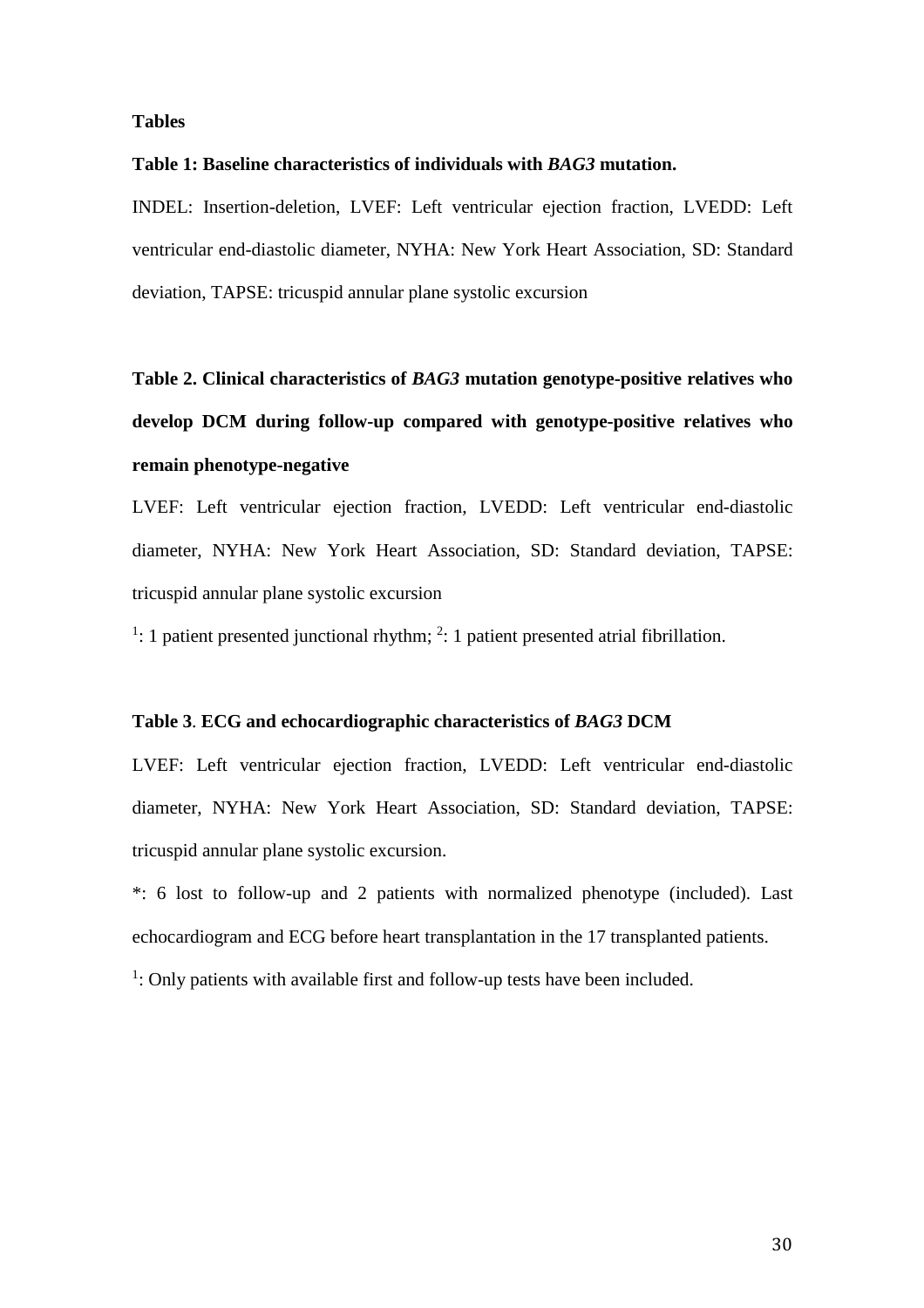# **Table 4. Clinical predictors of heart transplant, death, sudden cardiac death and serious arrhythmic events in individuals harboring** *BAG3* **mutation.**

LVEF: Left ventricular ejection fraction, LVEDD: Left ventricular end-diastolic diameter, NYHA: New York Heart Association, SD: Standard deviation, TAPSE: tricuspid annular plane systolic excursion.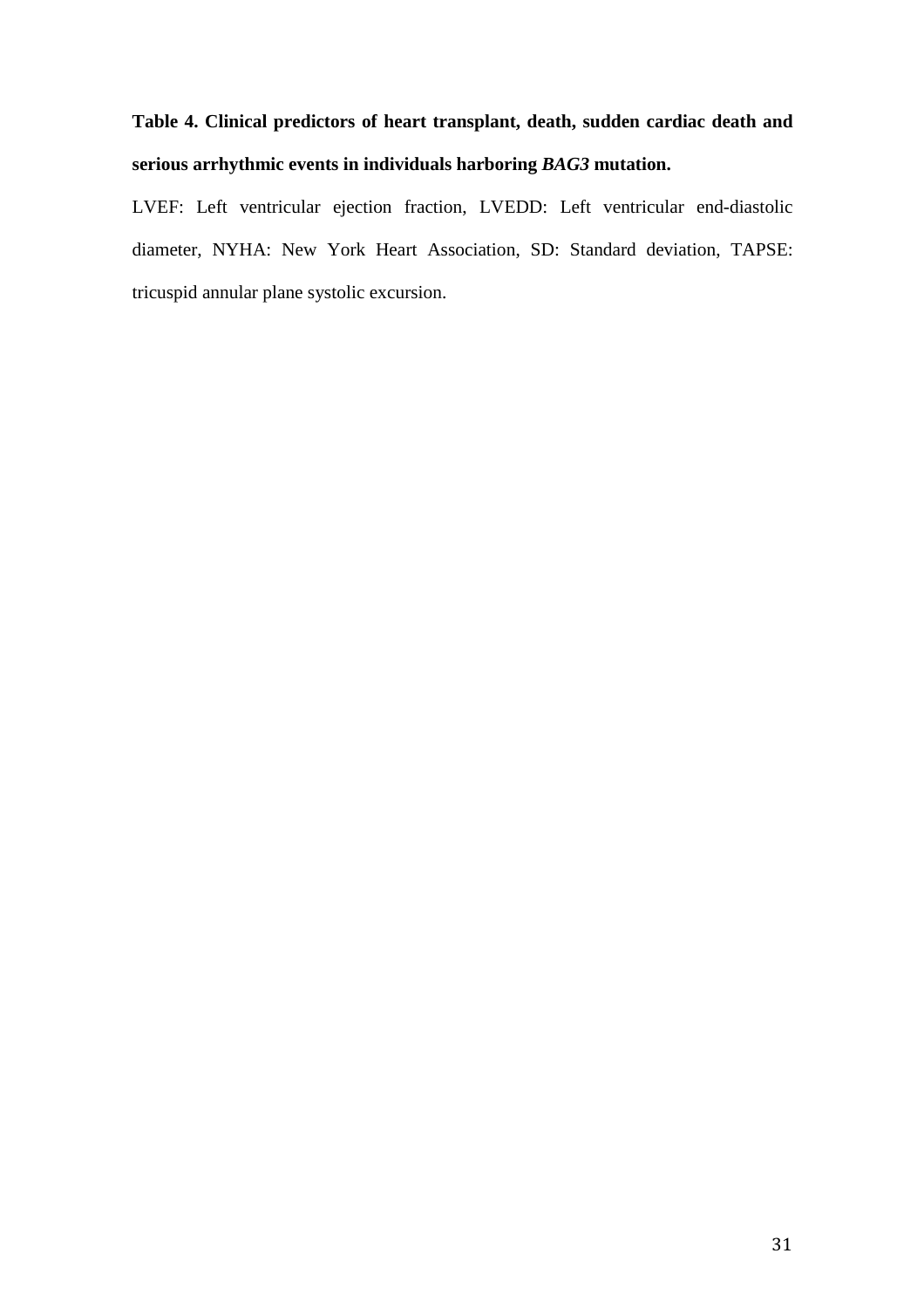# **Table 1: Baseline characteristics of individuals with** *BAG3* **mutation**

|                                        | <b>Total cohort</b> | <b>Phenotype-negative</b> | <b>DCM</b> at first evaluation |
|----------------------------------------|---------------------|---------------------------|--------------------------------|
|                                        |                     | at first evaluation       |                                |
| Number of subjects                     | 129                 | 55                        | 74                             |
| Male $(\%)$                            | 80(62)              | 30(54.5)                  | 50(67.6)                       |
| Mean age at first evaluation $\pm$ SD  | $35.1 \pm 15.0$     | $28.9 \pm 15.0$           | $40.1 \pm 13.2$                |
| Type of mutation $(\%)$                |                     |                           |                                |
| Truncating                             | 111 (86)            | 51 (92.7)                 | 60(81.1)                       |
| Non-truncating<br>$\bullet$            | 18(14)              | 4(7.3)                    | 14(18.9)                       |
| Creatine kinase levels $(UI/L) \pm SD$ | $129.3 \pm 208.9$   | $148.4 \pm 323.7$         | $109.5 \pm 68.3$               |
| <b>ECG</b>                             |                     |                           |                                |
| Sinus rhythm $(\%)$                    | 118/121 (97.5)      | 52/52 (100)               | 66/69(95.6)                    |
| QRS duration (ms)                      | $94.7 \pm 17.2$     | $88.5 \pm 10.7$           | $99.4 \pm 20.3$                |
| Negative T wave all locations $(\%)$   | 21/109 (19.3%)      | 8/50(16%)                 | 13/59 (22%)                    |
| Echocardiogram                         |                     |                           |                                |
| LVEF $% \pm SD$                        | $44.4 \pm 17.0$     | $59.7 \pm 5.7$            | $32.9 \pm 13.1$                |
| $LVEDD$ (mm) $\pm SD$                  | $58.0 \pm 9.8$      | $50.3 \pm 6.0$            | $64.3 \pm 7.7$                 |
| TAPSE $(mm) \pm SD$                    | $21.6 \pm 4.5$      | $22.1 \pm 3.1$            | $19.1 \pm 4.9$                 |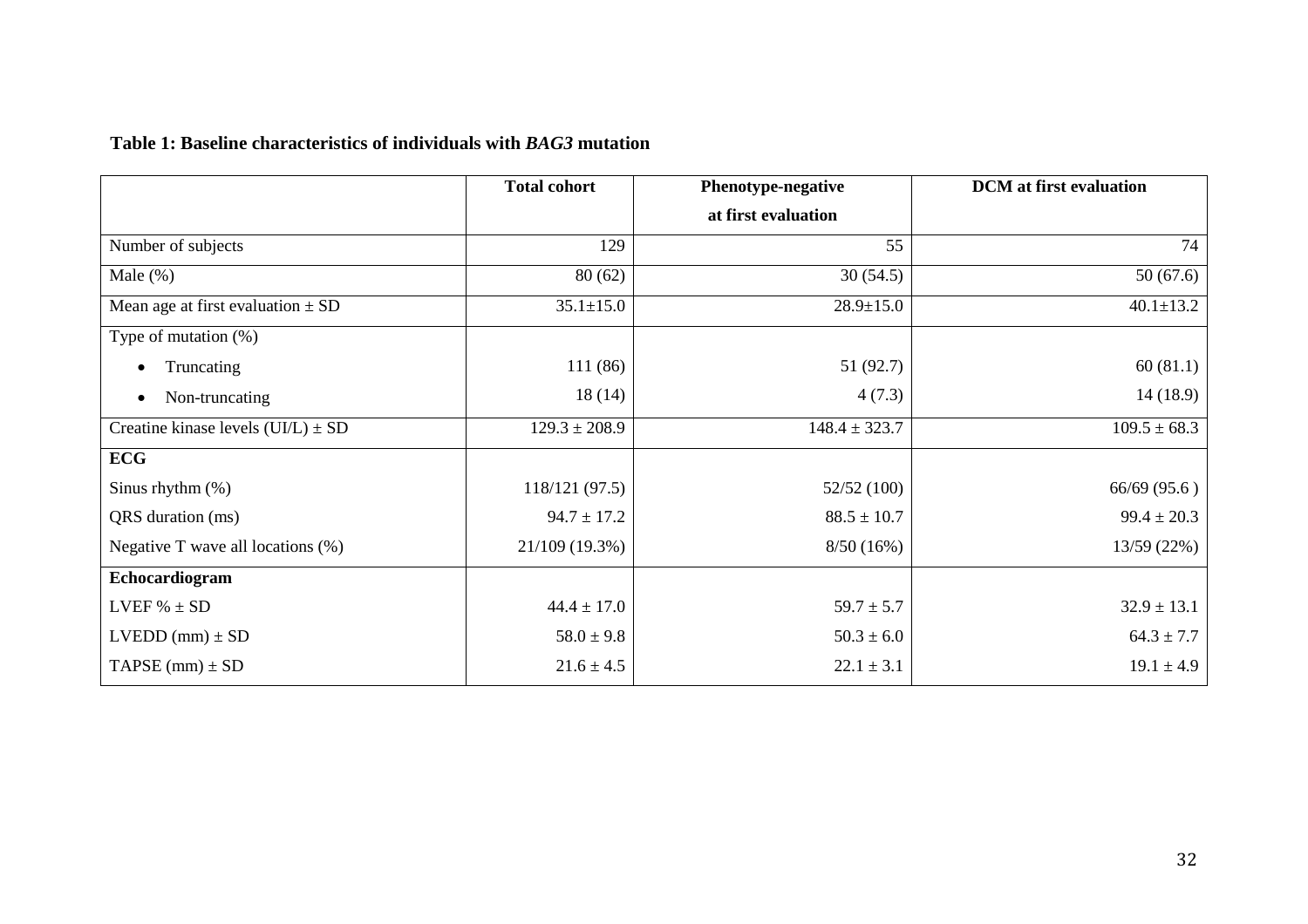| <b>NYHA</b>        |                  |               |               |
|--------------------|------------------|---------------|---------------|
|                    | 76/128 (59.3%)   | 52/54 (96.4%) | 24/74 (32.4%) |
| $\mathbf{I}$       | $20/128(15.6\%)$ | 2/54(3.6%)    | 18/74 (24.4%) |
| $\mathop{\rm III}$ | $17/128(13.3\%)$ | $0/54(0.0\%)$ | 17/74 (22.9%) |
| IV                 | 15/128(11.7%)    | $0/54(0.0\%)$ | 15/74(20.3%)  |
|                    |                  |               |               |

LVEF: Left ventricular ejection fraction, LVEDD: Left ventricular end-diastolic diameter, NYHA: New York Heart Association, SD: Standard deviation,

TAPSE: tricuspid annular plane systolic excursion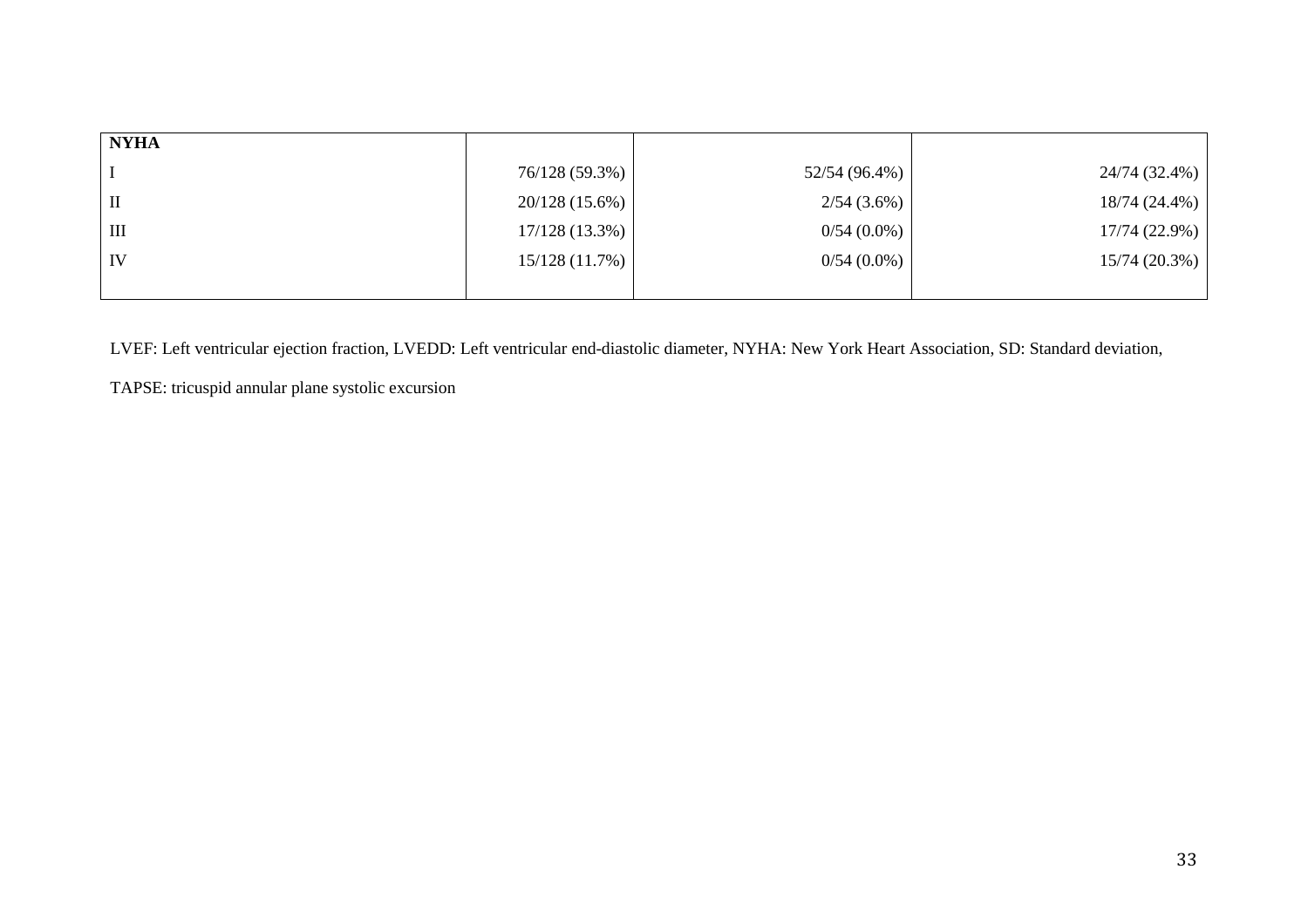# **Table 2. Clinical characteristics of initially unaffected** *BAG3* **genotype-positive relatives who developed DCM compared with those who**

# **did not develop DCM at last follow-up**

|                                        | Normal phenotype after follow-up | <b>DCM</b> after follow-up | $\mathbf{p}$ |
|----------------------------------------|----------------------------------|----------------------------|--------------|
| Number of subjects                     | 34                               | 12                         |              |
| Male $(\%)$                            | 20/34(58.8)                      | 5/12(41.7)                 | 0.31         |
| Mean age at first evaluation $\pm$ SD  | $26.2 \pm 13.7$                  | $27.9 \pm 11.5$            | 0.70         |
| Mean age at last evaluation $\pm$ SD   | $32.0 \pm 13.6$                  | $37.3 \pm 12.5$            | 0.25         |
| Median follow-up, months (IQR)         | $28(5-67.3)$                     | 59 (25-190)                | 0.13         |
| Creatine kinase levels (UI/L) $\pm$ SD | $80.3 \pm 26.4$                  | $105.7 \pm 51.3$           | 0.12         |
| Non-truncating variants (%)            | 1/34(2.9)                        | 3/12(25)                   | 0.02         |
| <b>ECG</b>                             |                                  |                            |              |
| Sinus rhythm first ECG (%)             | 33/33 (100)                      | 10/10(100)                 | 0.58         |
| Sinus rhythm follow-up ECG (%)         | $32/33(97.0)^1$                  | 11/11(100)                 | 0.70         |
| QRS duration first ECG (ms)            | $88.6 \pm 10.4$                  | $85.1 \pm 15.3$            | 0.56         |
| QRS duration follow-up ECG (ms)        | $92.0 \pm 11.7$                  | $105.8 \pm 24.2$           | 0.025        |
|                                        |                                  |                            |              |
| Negative T waves first ECG (%)         | 4/32(12.5)                       | 2/11(18.2)                 | 0.55         |
| Negative T waves follow-up ECG $(\%)$  | 4/32(12.5)                       | 2/10(20.0)                 | 0.76         |
| Echocardiogram                         |                                  |                            |              |
| LVEF % first evaluation $\pm$ SD       | $59.9 \pm 5.2$                   | $57.9 \pm 4.4$             | 0.26         |
| LVEF % follow-up $\pm$ SD              | $56.6 \pm 5.6$                   | $45.5 \pm 6.6$             | < 0.001      |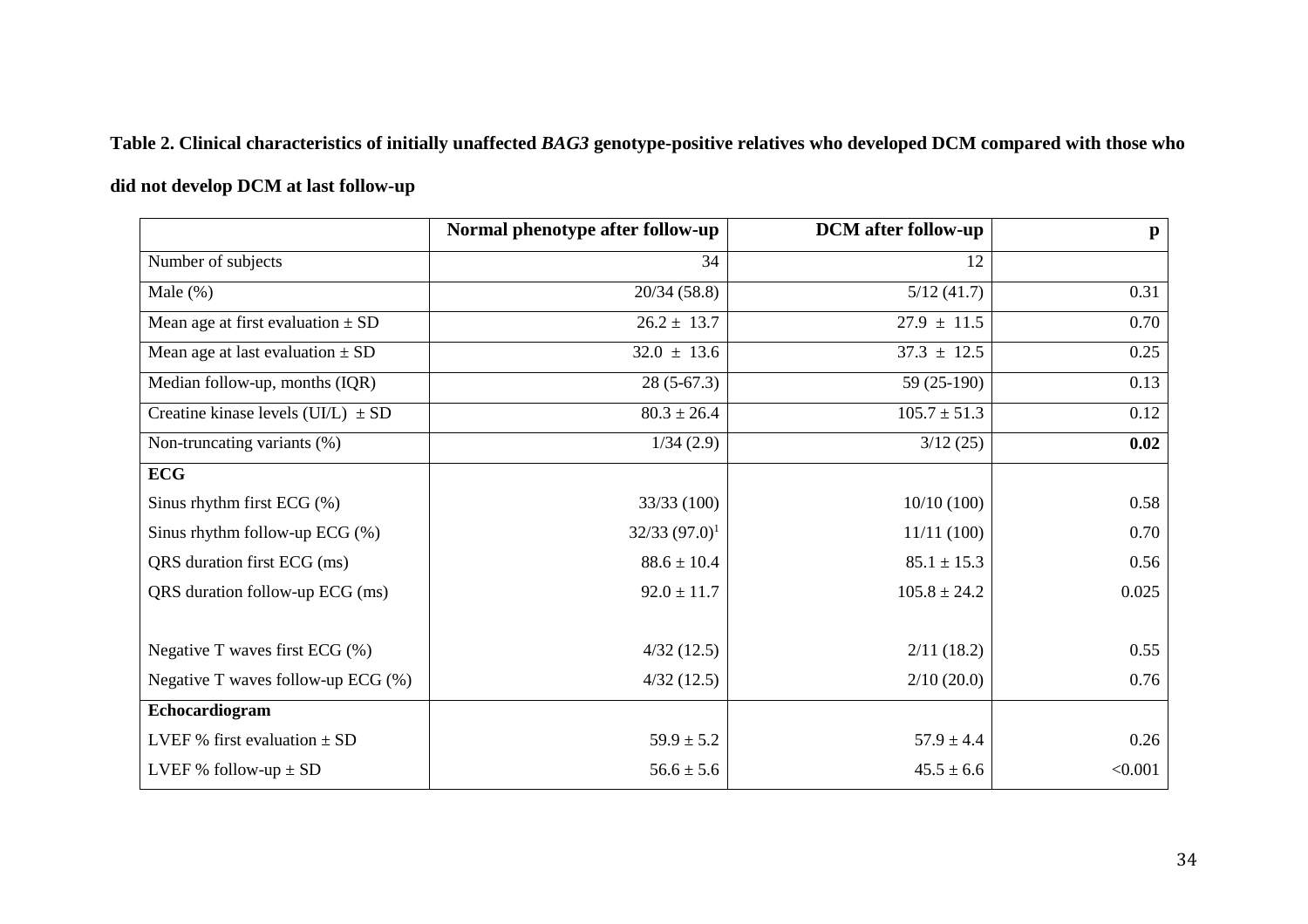| LVEDD (mm) first evaluation $\pm$ SD | $49.5 \pm 4.9$ | $52.6 \pm 8.7$ | 0.30    |
|--------------------------------------|----------------|----------------|---------|
| LVEDD (mm) follow-up $\pm$ SD        | $50.1 \pm 4.8$ | $58.5 \pm 3.6$ | < 0.001 |
| TAPSE (mm) first evaluation $\pm$ SD | $21.4 \pm 2.6$ | $25.3 \pm 1.9$ | 0.01    |
| TAPSE (mm) follow-up $\pm$ SD        | $22.3 \pm 2.5$ | $22.6 \pm 5.0$ | 0.87    |

LVEF: Left ventricular ejection fraction, LVEDD: Left ventricular end-diastolic diameter, NYHA: New York Heart Association, SD: Standard deviation, TAPSE: tricuspid annular plane systolic excursion.

 $\frac{1}{1}$ : 1 patient showed junctional rhythm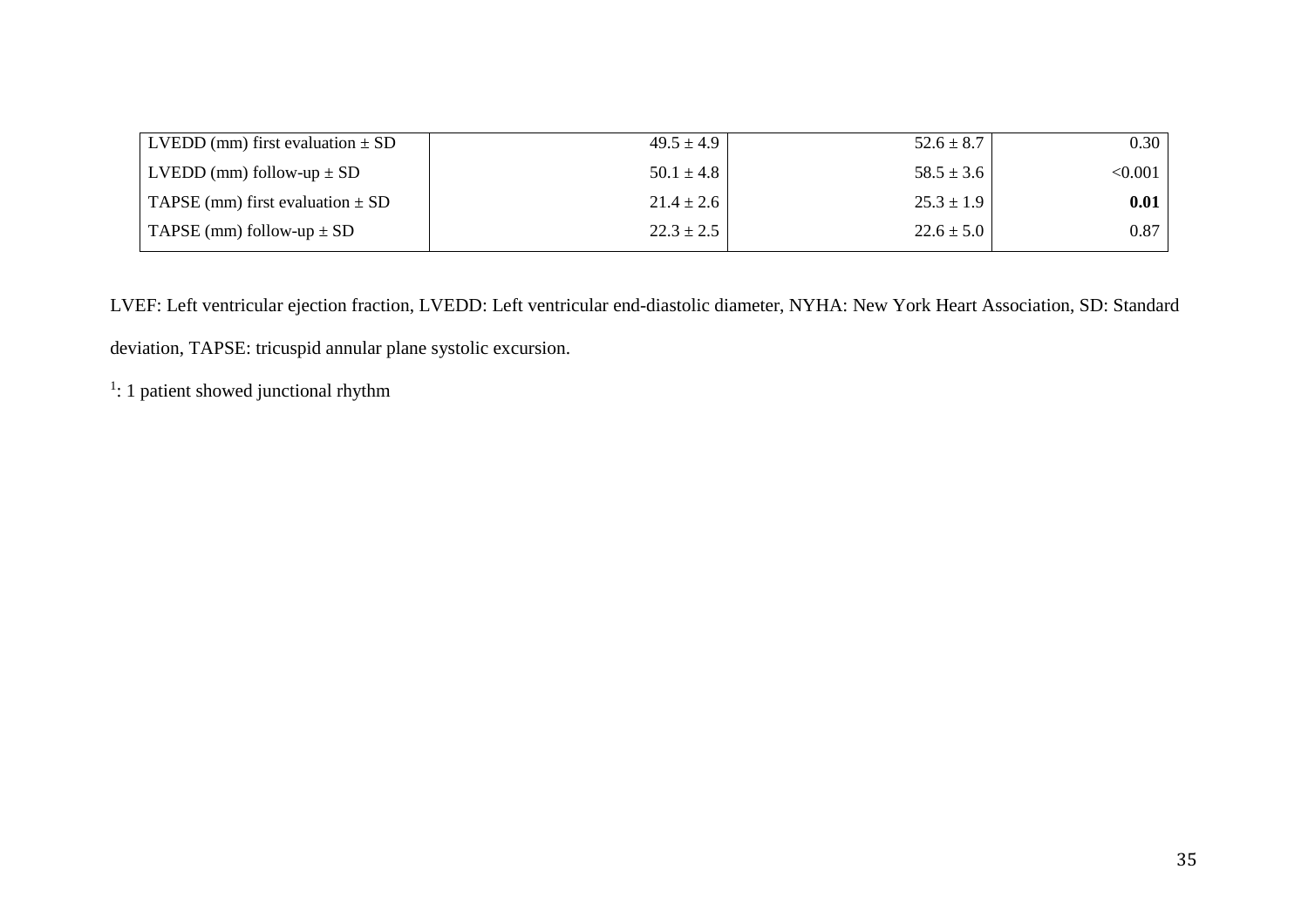|                          | <b>First evaluation</b> | Last evaluation* | n    |
|--------------------------|-------------------------|------------------|------|
| Number of subjects       | 74                      | 68               |      |
| Male $(\%)$              | 67.6                    | 66.1             |      |
| Mean age $\pm$ SD        | $40.1 \pm 13.2$         | $45.3 \pm 13.5$  |      |
| <b>ECG</b>               |                         |                  |      |
| Sinus rhythm $(\%)$      | 51/53(96.2)             | 50/53(94.3)      | 0.50 |
| QRS duration (ms)        | $98.6 \pm 21.5$         | $103.1 \pm 24.4$ | 0.10 |
| Negative T waves $(\% )$ | 8/47(17)                | 16/47(34.0)      | 0.04 |
| Echocardiogram           |                         |                  |      |
| LVEF $% \pm SD$          | $34.1 \pm 13.0$         | $34.1 \pm 12.4$  | 0.99 |
| $LVEDD$ (mm) $\pm$ SD    | $64.5 \pm 7.9$          | $64.0 \pm 9.3$   | 0.66 |
| TAPSE (mm) $\pm$ SD      | $19.1 \pm 4.9$          | $20.2 \pm 5.3$   | 0.25 |

**Table 3. ECG and echocardiographic characteristics of** *BAG3* **DCM** 

LVEF: Left ventricular ejection fraction, LVEDD: Left ventricular end-diastolic diameter, NYHA: New York Heart Association, SD: Standard deviation, TAPSE: tricuspid annular plane systolic excursion.

\*: 6 patients lost to follow-up and 2 patients with normalized phenotype (included). Last available echocardiogram and ECG before heart transplantation in the 17 transplanted patients.